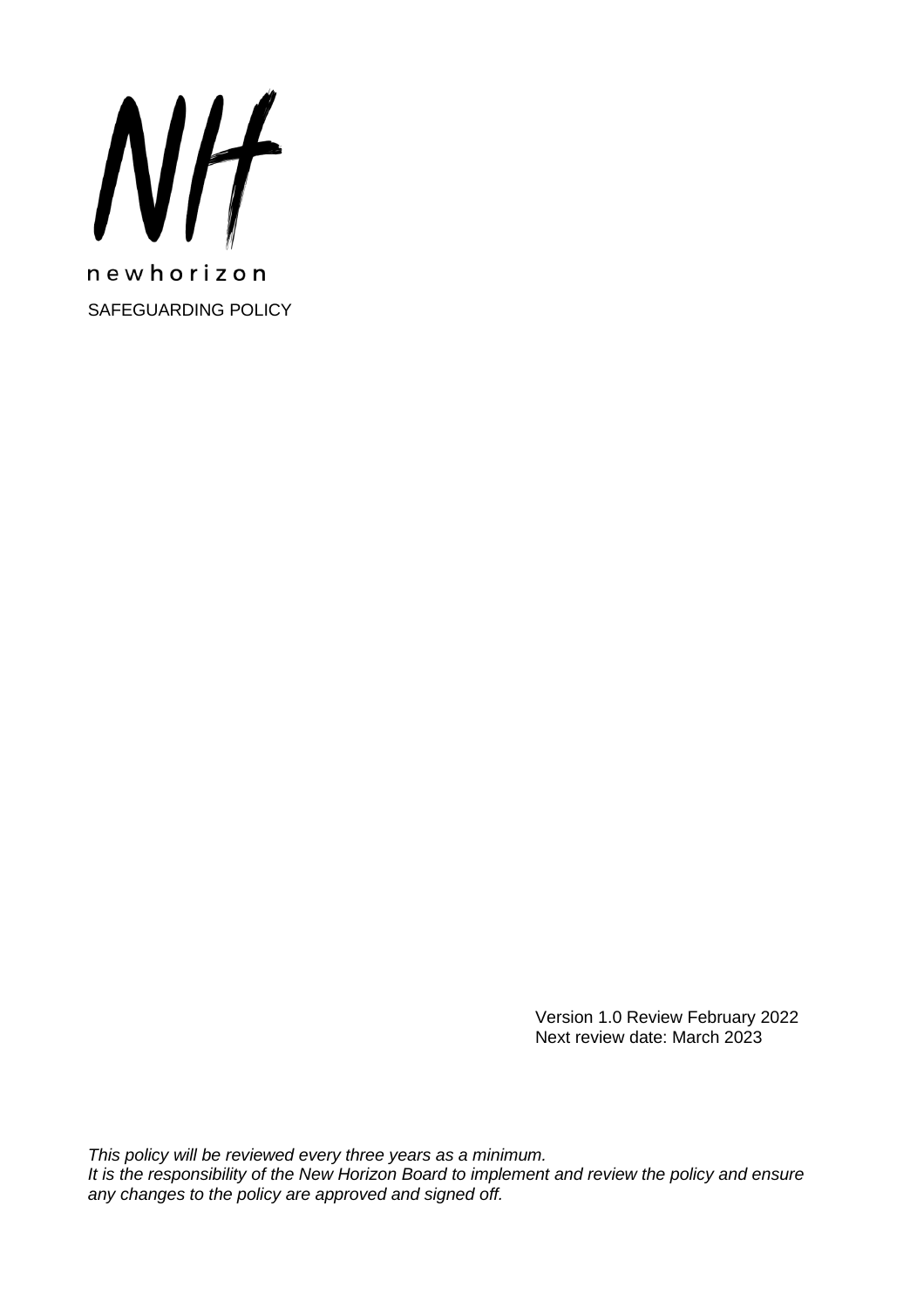## <span id="page-1-0"></span>Board of Directors / Mission Statement / Objectives

## <span id="page-1-1"></span>Board of Directors:

Paul Coulter (Chair) Rick Hill Donna Jennings Ali Knight Mark Lennox

#### <span id="page-1-2"></span>Staff:

Mr Paul Black (Operations Manager) Mrs Shirley Taylor (Administrator)

#### <span id="page-1-3"></span>Mission Statement

New Horizon exists to be used by God, through the power of His Spirit to inspire a selfless surrender to His Son, a radical obedience to His Word, an enduring passion for His Kingdom and an unconditional love for His World.

New Horizon exists

- (a) to bring glory to God
- (b) to serve and strengthen the Church of Jesus Christ
- (c) to build up and refresh Christians in their individual commitment to the Lord Jesus Christ
- (d) to help Christians think through and apply Christ's Lordship in all areas of their lives
- (e) to challenge believers to meet spiritual and social need in their local community and the wider world
- (f) to promote the values which enrich family life

#### And seeks to achieve these objectives by

- (a) teaching and applying effectively the truth of the Word of God, the Bible, to all ages
- (b) affirming the reality of the indwelling Christ and His empowering by His Holy Spirit
- (c) fostering an awareness of the importance of prayer, service, praise and worship, both individually and in fellowship, for God's people
- (d) encouraging a deeper understanding of the needs of God's world and His work in it
- (e) stimulating response to spiritual and social need at home and overseas
- (f) promoting the work of agencies offering opportunities for Christian ministry and service.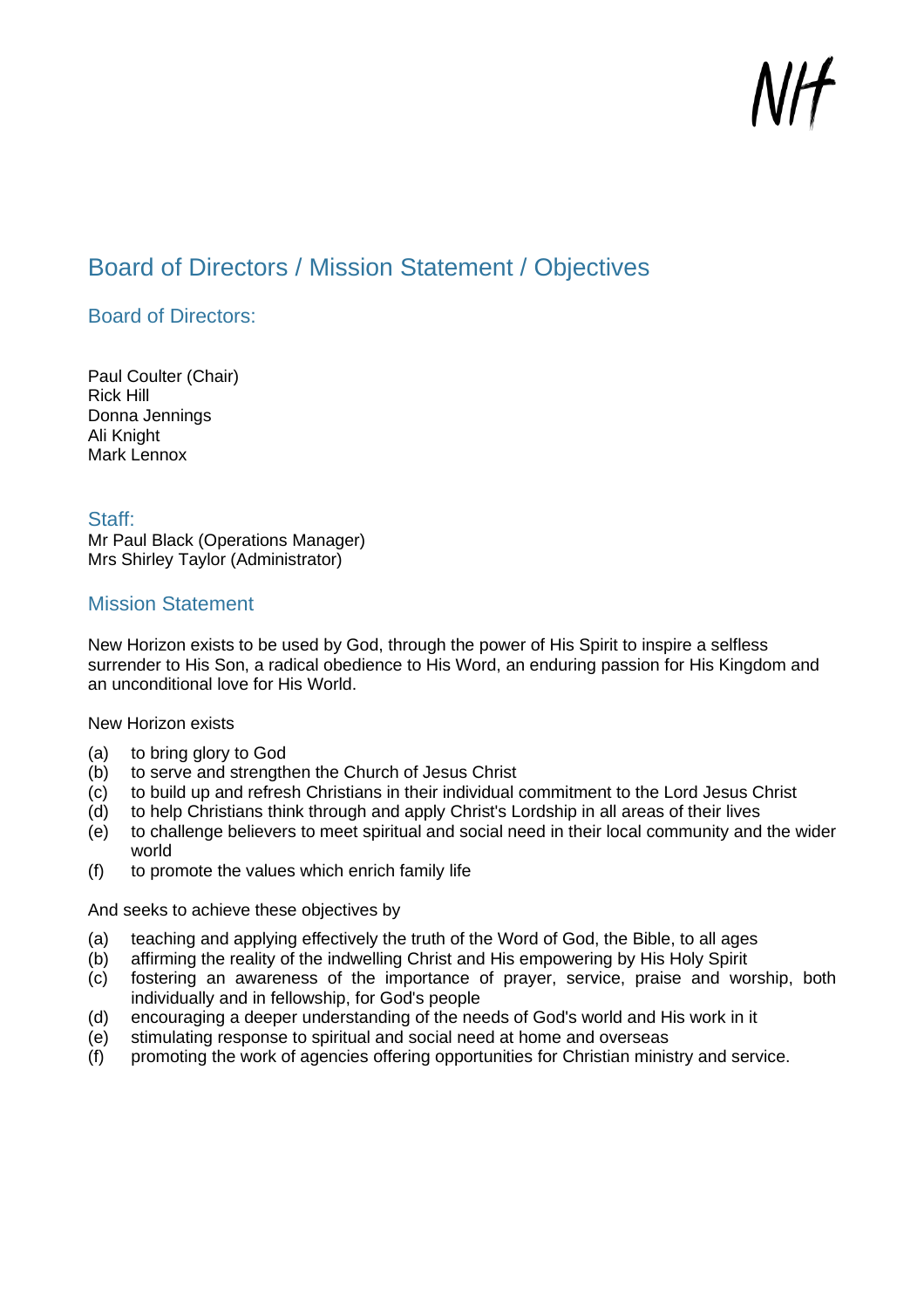# NIF

| <b>Contents</b>                                              |  |
|--------------------------------------------------------------|--|
|                                                              |  |
|                                                              |  |
|                                                              |  |
|                                                              |  |
|                                                              |  |
|                                                              |  |
|                                                              |  |
| RECRUITMENT & APPOINTMENT PROCESS FOR VOLUNTEERS / LEADER IN |  |
|                                                              |  |
| MANAGEMENT, SUPPORT AND SUPERVISION OF VOLUNTEERS8           |  |
|                                                              |  |
|                                                              |  |
|                                                              |  |
|                                                              |  |
|                                                              |  |
|                                                              |  |
|                                                              |  |
|                                                              |  |
|                                                              |  |
|                                                              |  |
|                                                              |  |
|                                                              |  |
|                                                              |  |
|                                                              |  |
|                                                              |  |
|                                                              |  |
|                                                              |  |
|                                                              |  |
|                                                              |  |
|                                                              |  |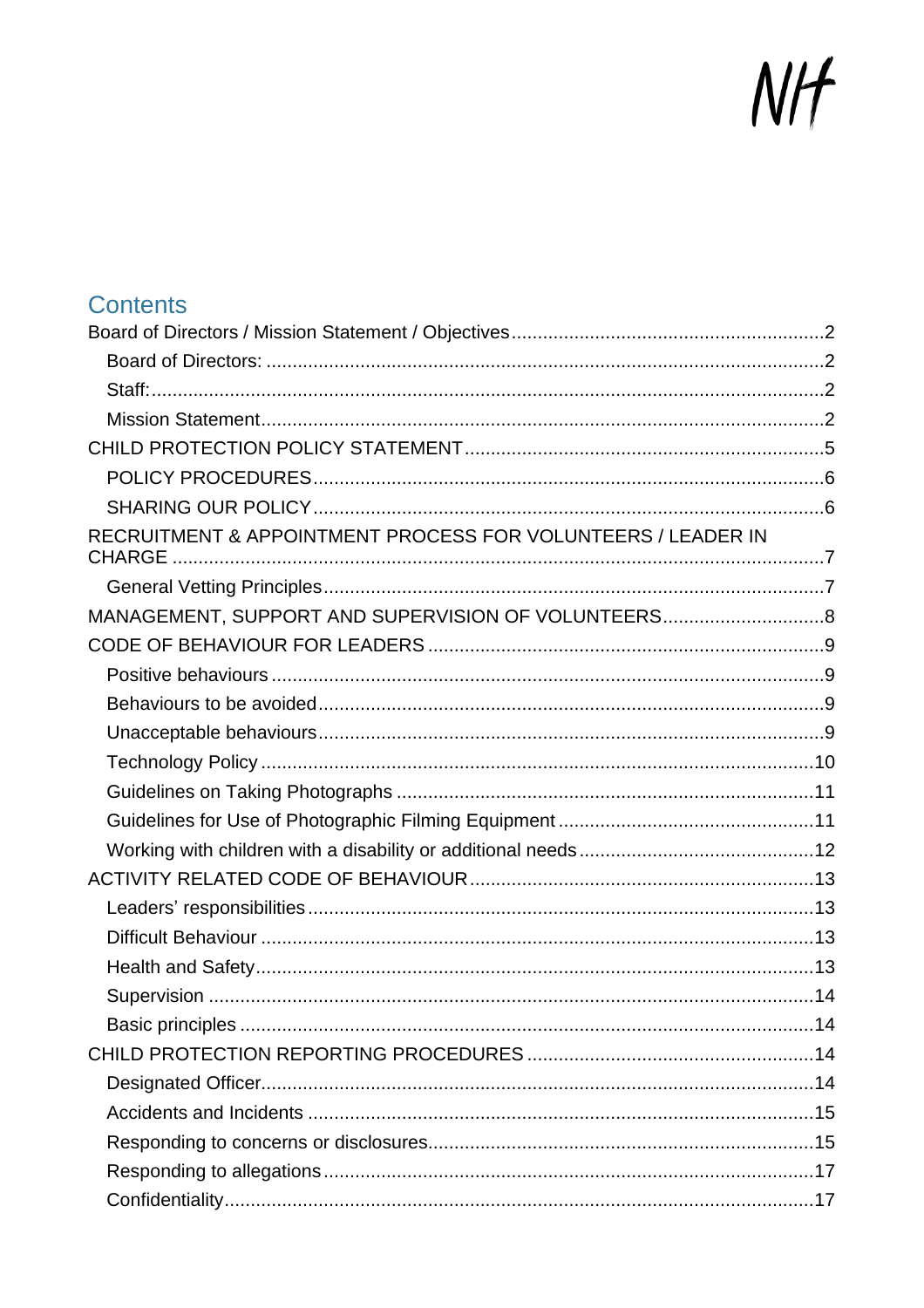# NIF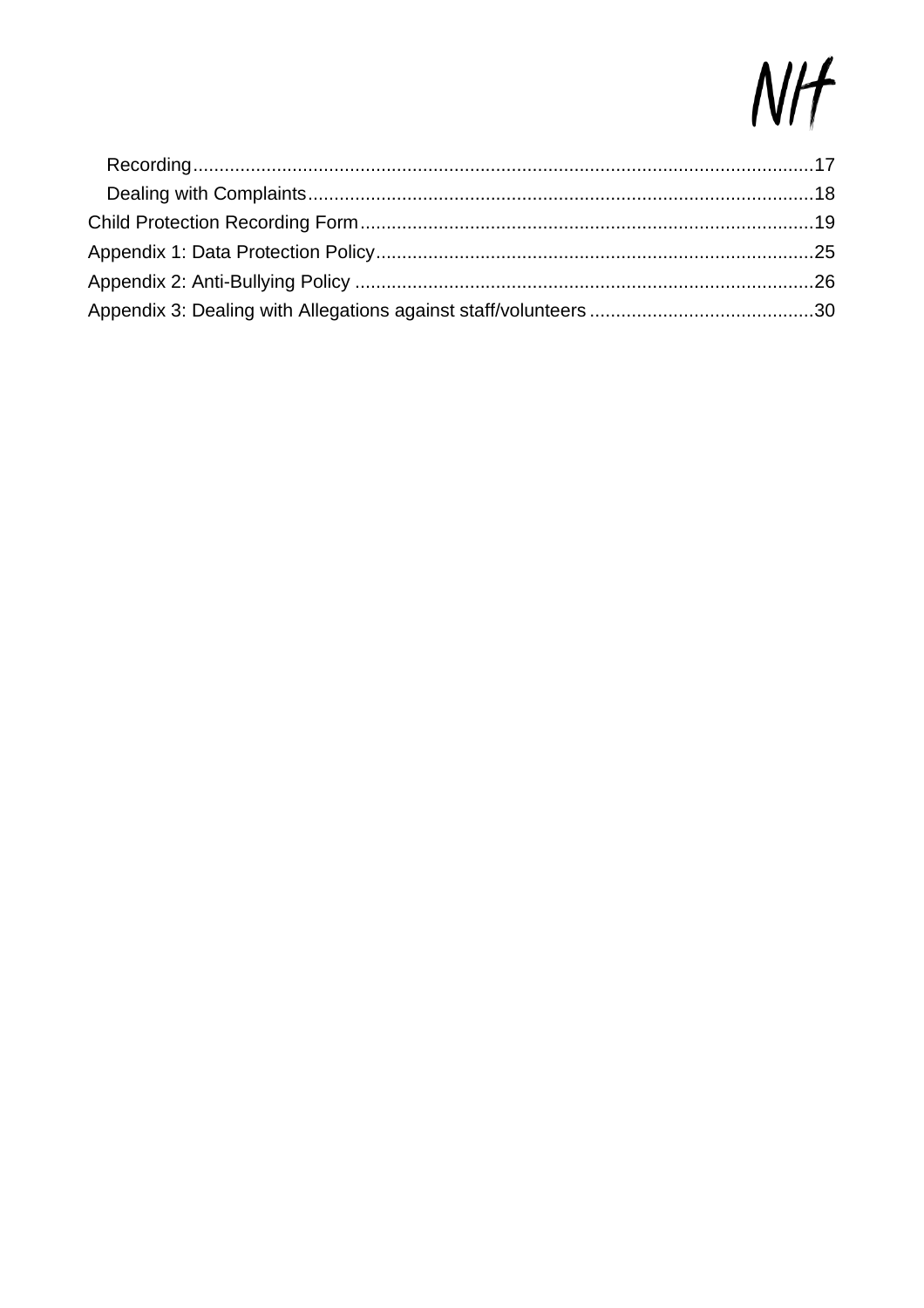#### <span id="page-4-0"></span>CHILD PROTECTION POLICY STATEMENT

It is the policy of New Horizon to safeguard the welfare of all children and young people in their care, by protecting them from any type of harm.

New Horizon wish to ensure that all children participate in an enjoyable and safe environment in which they can have fun and feel valued.

Staff and volunteers in this organisation accept and recognise our responsibilities to develop awareness of the issues which cause children harm, and to establish and maintain a safe environment for them. We are committed to reviewing our policy, procedures and practice at regular intervals, at least every three years.

We will endeavour to safeguard children by:

- **•** Following carefully the procedures laid down for recruitment and selection of volunteers;
- **•** Providing effective management for staff and volunteers through supervision, support and training;
- **•** Reporting concerns to statutory agencies who need to know and involving parents and children appropriately;
- **•** Adopting Child Protection guidelines through a code of behaviour for staff and volunteers;
- **•** Sharing information about child protection and good practice with children, parents, staff and volunteers;
- **•** Ensuring safety procedures are adhered to;
- **•** Ensuring that any New Horizon staff member, leader or volunteer with direct access to children through the children's and youth ministry are Access NI checked as per government guidelines, child protection trained and adhere to the code of behaviour.

#### **For the purpose of this policy:**

A child refers to a person under 18 years old. Where either children or young people are mentioned in the guidelines, both are intended.

A volunteer is anyone 18 years old or over who is engaged in work or voluntary activity which involves regular contact with children or young persons.

A leader in charge is anyone 18 years or older, who has been given the overall responsibility for that programme and is responsible for insuring child protection policy is adhered to. They may be a paid staff member of a volunteer.

A leader in a regulated position is an adult working either as a volunteer or in a paid position, four or more times a year, in direct contact with children or vulnerable adults.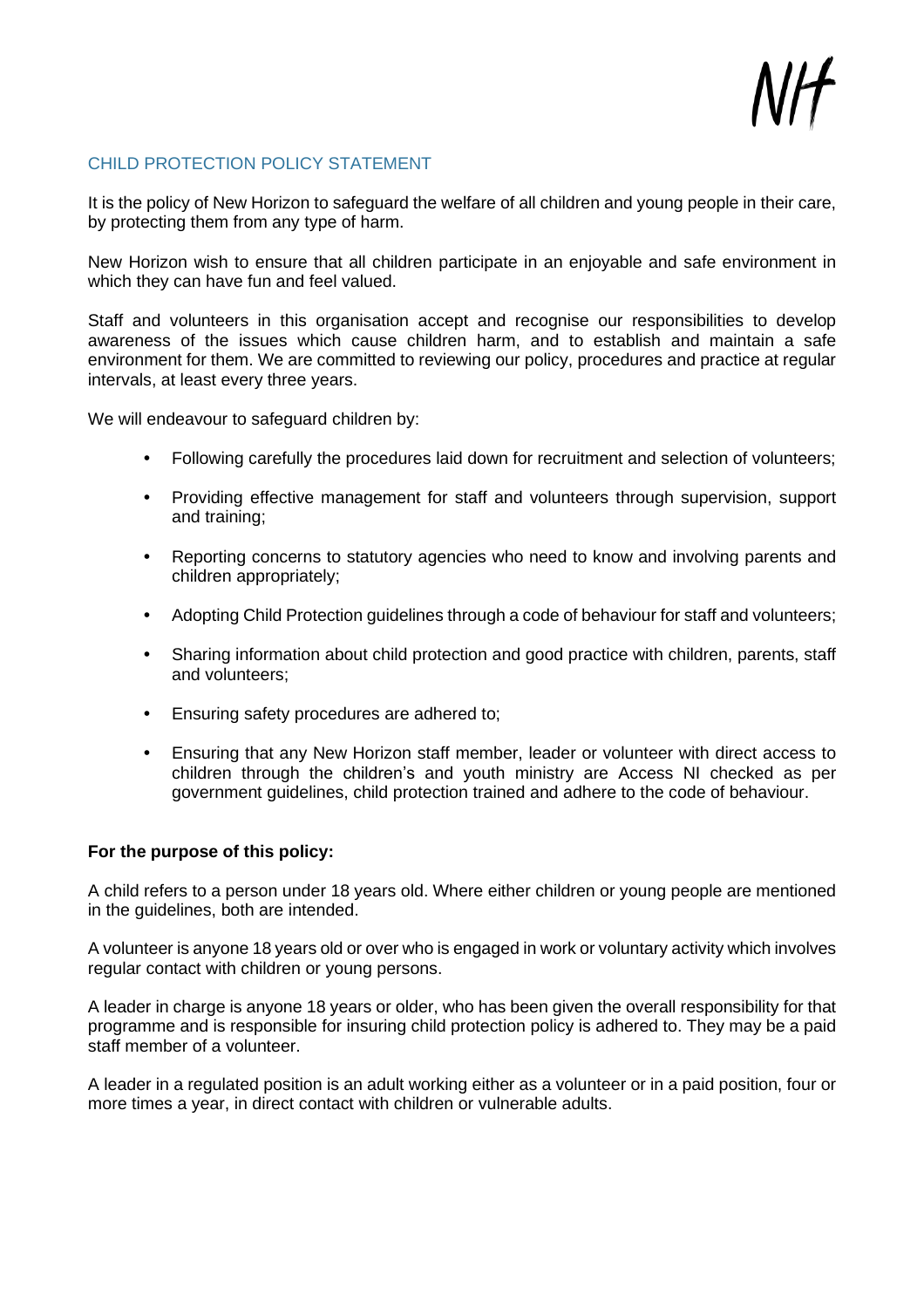#### <span id="page-5-0"></span>POLICY PROCEDURES

In order to protect children from harm, we implement the following practices as a minimum:

- All children and young people who attend events organised by New Horizon must have a registration form, completed by a parent or guardian. This form includes their name, address, date of birth, medical details, any special dietary needs, emergency telephone numbers, next of kin and parental consent to attend the event.
- An attendance register for each event.
- An accident and incident log.

All of the information highlighted above is stored confidentially, in line with data protection. (See Appendix 1)

#### <span id="page-5-1"></span>SHARING OUR POLICY

We seek to ensure that all involved including children, parents, staff and volunteers and management are made aware of our policy.

On returning registration forms, parents should be made aware that the organisation has a Child Protection Policy which is available for them (and their child) to read and discuss with the Leader-incharge or New Horizon personnel, if they so desire.

Our organisation welcomes questions about our activities and the safety of the environments in which we operate. Therefore parents, children, staff, volunteers and management should be made aware that:

- Staff and leaders go through proper recruitment procedures.
- All New Horizon personnel and leaders follow a Code of Behaviour for working with children and young people, in line with Child protection.
- The New Horizon Board manage and review the work done by all leaders in the events organised at New Horizon.
- All Leaders will undergo child protection training prior to the event each year.
- If any parent has concerns of issues with any aspect of the youth work undertaken by New Horizon or the department they work in, they are welcome to come and raise these issues with the Leader-in-charge or the New Horizon Board of Directors.
- In cases where it is necessary for personnel to do things of a personal nature for children (i.e. if they are very young or have a disability), these tasks should not be carried out without the full understanding and consent of the parents. In an emergency situation, which requires this type of help, parents will be fully informed. In cases where it is necessary for staff to do things of a personal nature for children or you. In such circumstances leaders should be sensitive to the child and undertake personal care tasks with the utmost discretion.
- We would encourage parents to talk to their children and ask questions about the event they have taken part in.
- This policy is available online on the New Horizon website.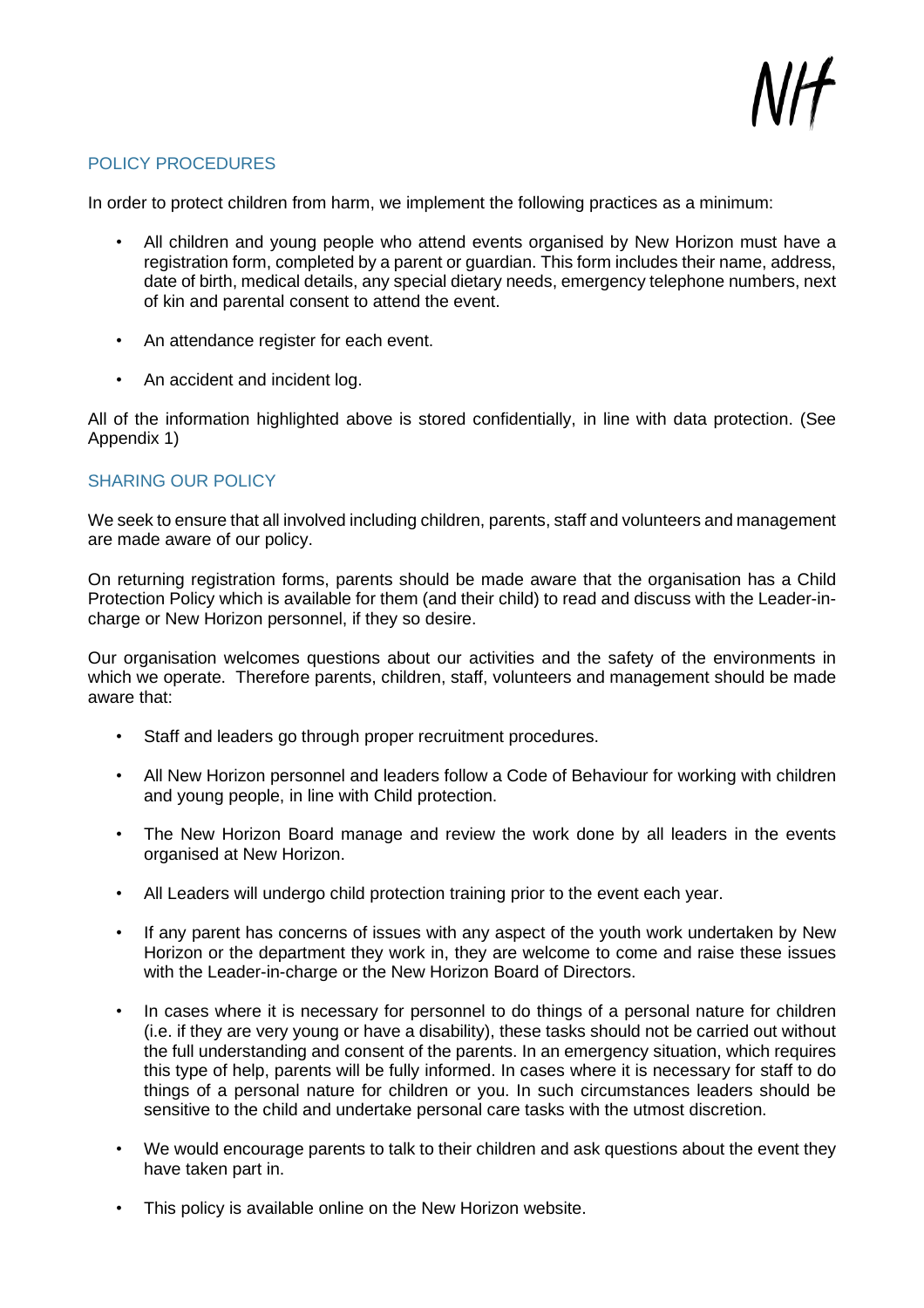• The Board have responsibility of signing off any changes to this policy.

#### <span id="page-6-0"></span>RECRUITMENT & APPOINTMENT PROCESS FOR VOLUNTEERS / LEADER IN CHARGE

New Horizon is committed to an open recruitment process, opportunities approved by management are advertised on the New Horizon website and are open for anyone to apply.

#### Application Form

An application form must be completed by everyone applying to work with children and young people in regulated positions.

The application form includes the vetting process according to legislation and good practice, an application form, a job description (or role description in the case of volunteers), information about the organisation and a copy of child protection policy statement. Applicants will be asked to declare any past criminal convictions.

The Leader in charge and where appropriate one other ministry representative should carry out an assessment\* to ensure the proposed volunteer has the ability and commitment required for the role. A child protection policy summary should be provided.

#### Referees

The names of two referees should be given by the applicant. The referees should not be family members, the ministry coordinator or any of the interviewers.

References should be from people who have first-hand knowledge of a potential staff member or volunteers work with children/young people, their Christian experience and have known the applicant for at least two years.

#### AccessNI

Before an applicant applying to work with children/young person in a regulated position is appointed they must consent to and compete an AccessNI check.

Where a prospective volunteer or staff member is not from this country sufficient measures must be taken to ensure there has been a Police check within their own country.

\*In the case of a paid staff member the person should be interviewed by the New Horizon board.

## <span id="page-6-1"></span>General Vetting Principles

In order to comply with the law and good practice, all leaders taking up a regulated position to work with children and young people must be vetted. The process of vetting leaders involves a criminal record check which will show if an applicant has any criminal convictions.

Please remember that vetting is only a part of the appointment process. Just because a person does not have a criminal record, does not mean that they are suitable to work with children, it simply means they have no criminal record. Therefore it is important to have a good recruitment process in place.

A person who does have a criminal conviction will not necessarily be barred from working with children and young people within a New Horizon setting. Only convictions considered relevant will be taken into consideration when an appointment is made.

Regulated Position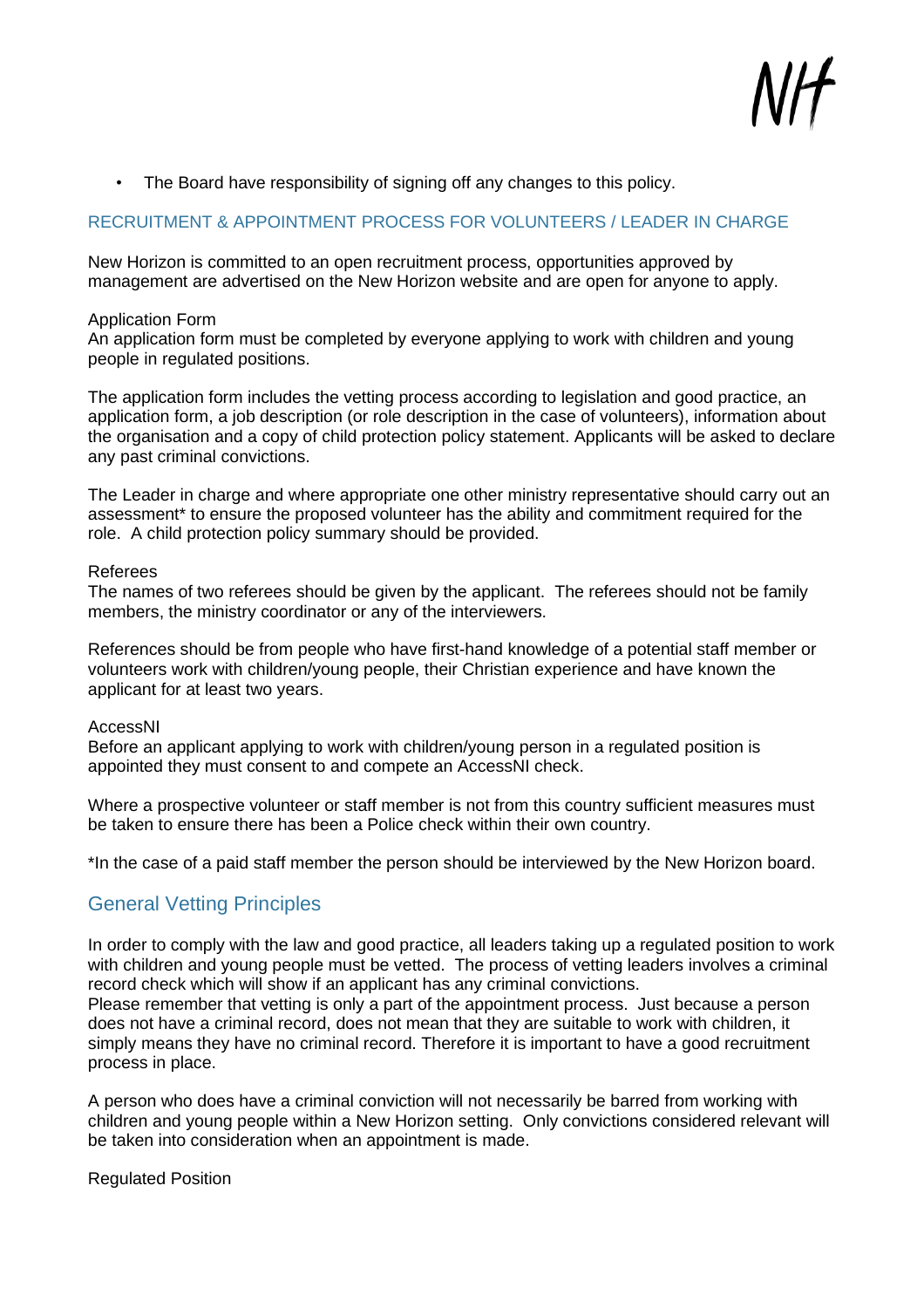

At the time of writing a regulated position is defined as:

An adult (a person 18 years old and over) working either as a volunteer or in a paid position, four or more times a year, in direct contact with children (a person under 18 years old).

#### <span id="page-7-0"></span>MANAGEMENT, SUPPORT AND SUPERVISION OF VOLUNTEERS

Each programme of activities is managed by a programme leader. The leader will be responsible (in some cases with the support of a coordination team) for the support and supervision of volunteers in the programme.

Before any youth activities commence, all volunteers must be provided with appropriate induction and training to do the ROLE required of them. The induction will include child protection training. Induction will also provide guidelines on volunteer responsibilities, health and safety, expectations and general guidelines. It is the responsibility for the programme leader of each programme to ensure that no volunteer participates with children & youth activities without first undertaking this training.

New Horizon reserves the right to ask a volunteer to leave at any stage after their initial induction session. This would only occur should a leader in charge believe that the volunteer is not suitably equipped to participate in the activities. Whilst there is no formal appraisal for volunteers, regular feedback will be provided with a view to maintaining a high standard of care for all the children and young people in attendance.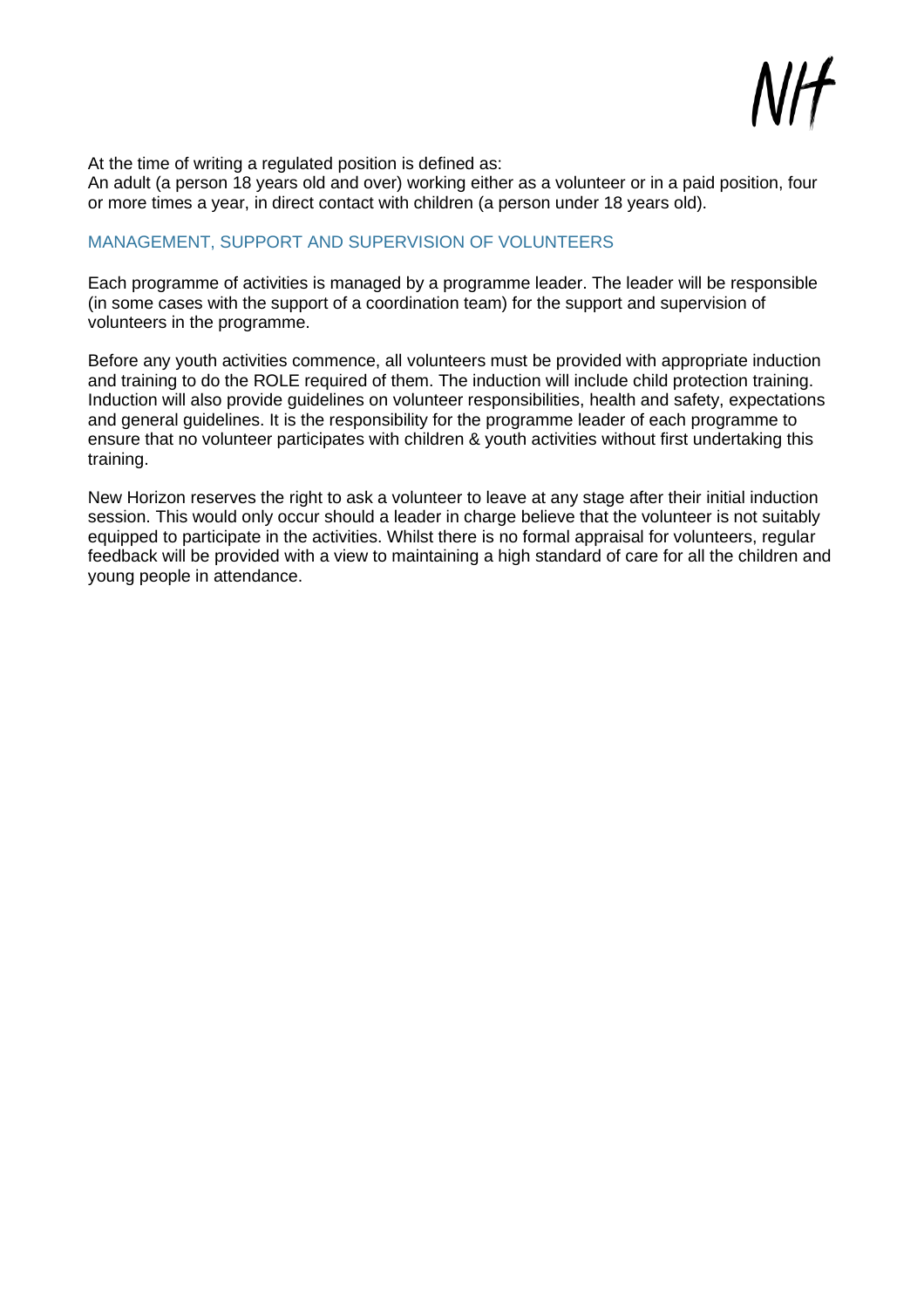#### <span id="page-8-0"></span>CODE OF BEHAVIOUR FOR LEADERS

New Horizon staff and volunteers are encouraged to demonstrate exemplary behaviour in order to protect themselves from allegations of abuse.

Stated below are the standards of behaviour required of New Horizon staff and volunteers in order to fulfil their roles within the organisation and to ensure that a positive culture and climate is created at all events and during all activities undertaken by our staff and volunteers involving contact with children.

#### <span id="page-8-1"></span>Positive behaviours

- **•** Show respect, be patient and listen.
- **•** Think about how you communicate with a child and the language used.
- **•** Value children as individuals.
- **•** Be as open and transparent as possible.
- **•** Be a positive role model and provide support.
- **•** Encourage children to participate and have fun.
- **•** Ensure any contact with children (e.g. via phone, text, email) is only done with parental consent.

#### <span id="page-8-2"></span>Behaviours to be avoided

- **•** Taking a child alone on a car journey.
- **•** Taking a child to your home.

#### <span id="page-8-3"></span>Unacceptable behaviours

- Using offensive, abusive or generally inappropriate language
- Allowing children to use inappropriate language unchallenged.
- Allowing children to be bullied in any form. (Please see Anti-Bullying Policy Appendix 2)
- Leaving children unattended/unsupervised.
- Making/receiving private calls or texts while supervising children.
- Engaging in or allowing dangerous behaviour.
- Spending excessive amounts of time alone with children away from others.
- Engage in inappropriate games such as horseplay with children.
- Allow or engage in inappropriate touching of any form.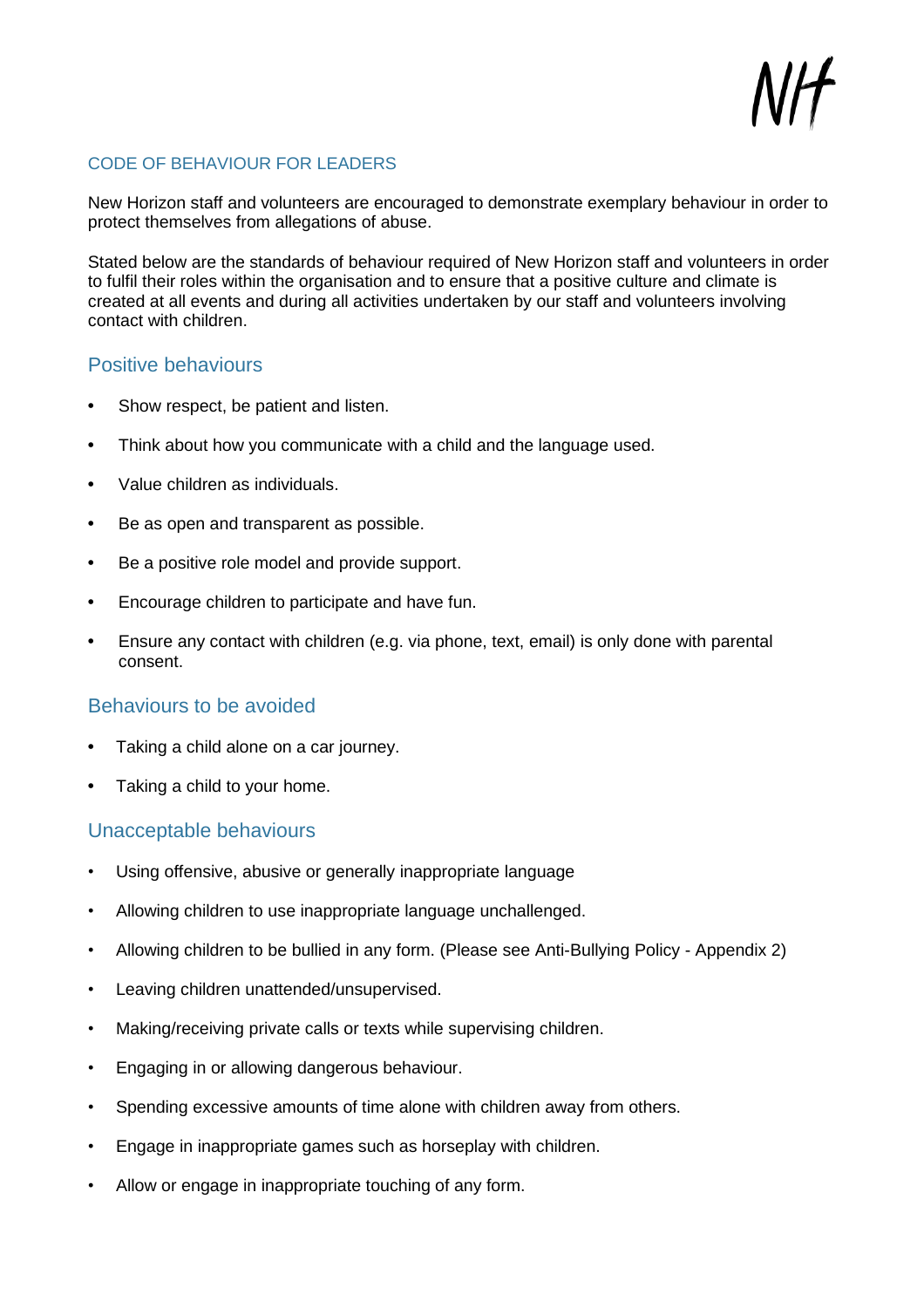- Engage in sexually provocative games.
- Make sexually suggestive comments about or to a child, even in fun.
- Let allegations made by a child go unrecorded.
- Taking photos of young people on your personal phone/camera/device.
- Connecting with a child or young person via personal social media.
- **•** Doing things of a personal nature that children can do themselves.
- **•** Striking a child or young person.
- Leaving their designated area unsupervised.
- **•** Smoke or consume alcohol at the event.

## <span id="page-9-0"></span>Technology Policy

Guidelines on use of mobile phones and email.

It is important to give workers guidelines on what is appropriate in terms of mobile phone and email contact with the children/young people they are working with.

- **•** Anything which compromises the leader's ability to maintain a safe environment and give their full attention to the supervision of children, such as using a mobile phone, should be actively discouraged. A blanket ban is not necessary as mobiles may obviously be useful in emergency situations.
- **•** Contacting children and young people by phone, text or email should never be undertaken without parental knowledge or consent.
- **•** Leaders should not be emailing children and young people directly as individuals, but may do so as part of a disclosed list (having received prior permission to disclose in group email) where they are disseminating information in relation to events. Disclosed lists should be used for sending organisation information via a designated and suitably trained adult (because of their position this person should also have been subject to appropriate selection and vetting processes). Group emails should also give individuals the opportunity to have their contact details removed from the list by including a statement such as: "If you wish to be removed from this email list please contact the administrator".
- **•** Leaders should not contact young people through chatrooms and social networking sites such as Facebook.

<span id="page-9-1"></span>*Based on Child Protection in Sport Unit (CPSU) - Use of electronic communication - Briefing paper 03/06 (Issued May, 2006)*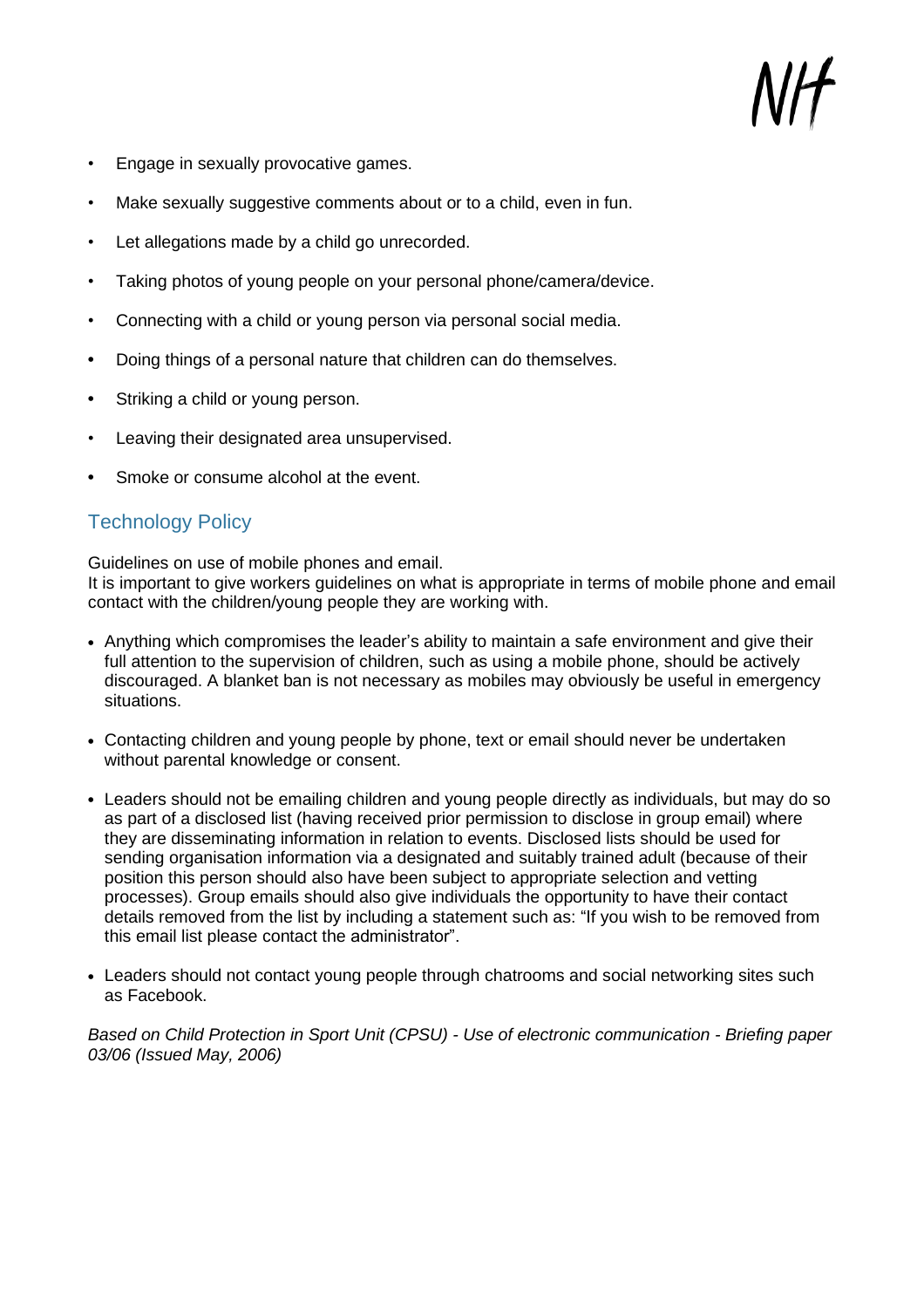## Guidelines on Taking Photographs

New Horizon's Policy is to establish the type of images that appropriately represent the organisation for the web and other media.

Rules to Remember are:

- **•** If the young person is named, avoid using their photograph;
- **•** If a photograph is used, avoid naming the young person;
- **•** Ask for the young person's permission to use their image e.g. Consent Form;
- **•** Ask for parental consent to use an image of a young person e.g. Parental Consent Form;
- **•** Only use images of young people in suitable dress to reduce the risk of inappropriate use. There are clearly some sports activities - swimming, gymnastics and athletics for example when the risk of potential misuse is much greater than for other activities. With these, the content of the photograph should focus on the activity not on a particular child and should avoid full face and body shots. So for example shots of children in a pool would be appropriate or if poolside, waist or shoulder up.
- **•** Create a recognised procedure for reporting the use of inappropriate images to reduce the risks to young people. Follow your child protection procedures, ensuring both your Designated Officer and the Social Services and/or police are informed.

## <span id="page-10-0"></span>Guidelines for Use of Photographic Filming Equipment

- **•** Provide a clear brief about what is considered appropriate in terms of content and behaviour.
- **•** Issue the photographer with identification which must be worn at all times.
- **•** Inform young people and parents that a photographer will be in attendance at an event and ensure they consent to both the taking and publication of films or photographs.
- **•** Do not allow unsupervised access to young people or one to one photo sessions at events.

If parents or other spectators are intending to photograph or video at an event they should also be made aware of your expectations.

- **•** Young people and parents should be informed that if they have concerns they can report these to the leader.
- **•** Concerns regarding inappropriate or intrusive photography should be reported to the event organiser or leader and recorded in the same manner as any other child protection concern.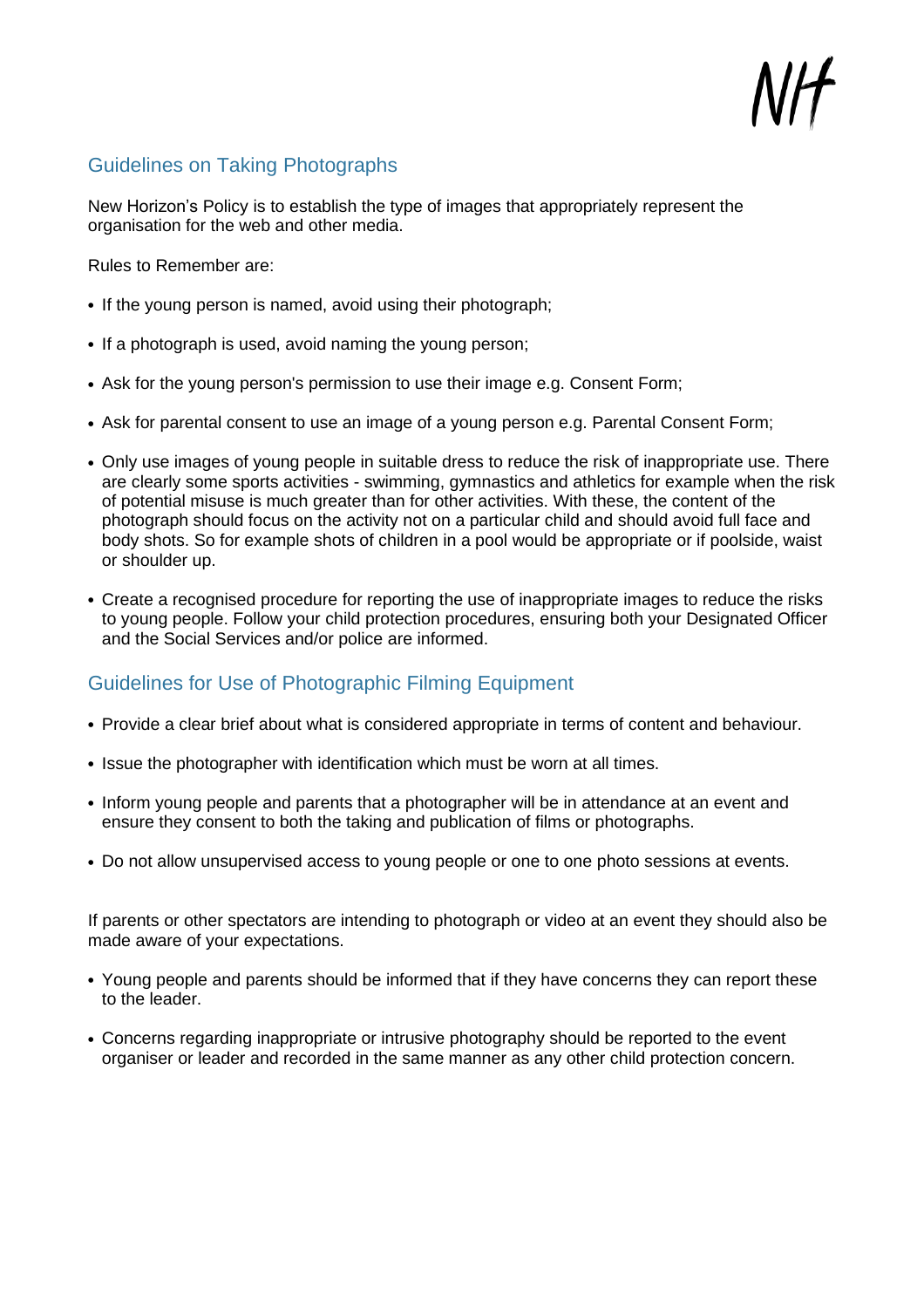

#### <span id="page-11-0"></span>Working with children with a disability or additional needs

Below are some of the things you should consider to successfully include a disabled child in your scheme.

- **•** Work in partnership with the child, parents and any professionals to establish how the child can be included.
- **•** Make sure inclusion is possible before bringing the child into the programme.
- **•** Make reasonable adjustments e.g. if your group has a requirement for children to be toilet trained, can this be waived in the case of a child who is not?
- **•** Be interested in the child build rapport.
- **•** Gather some information about the child's impairment but remember you're working with a child and not a condition.
- **•** If the child has a communication impairment, acquiring some key skills in the child's communication method will be useful e.g. it is quite easy to learn some simple signs.
- **•** Some disability specific training may be useful or required e.g. on autism or epilepsy.
- **•** Risk assessments may be necessary to ensure the safety of some disabled children.
- **•** Higher staff ratios may be required if the child has additional needs or behavioural problems.
- **•** Written consent will be required if the child needs intimate care e.g. help with toileting.

What about other non-disabled children and adults?

- **•** Be open in explaining your policy of inclusion to all children.
- **•** Use existing policies if bullying occurs.
- **•** Help parents/guardians of non-disabled children understand your organisation's commitment to inclusion.

Adapted from the Buskers Guide to Inclusion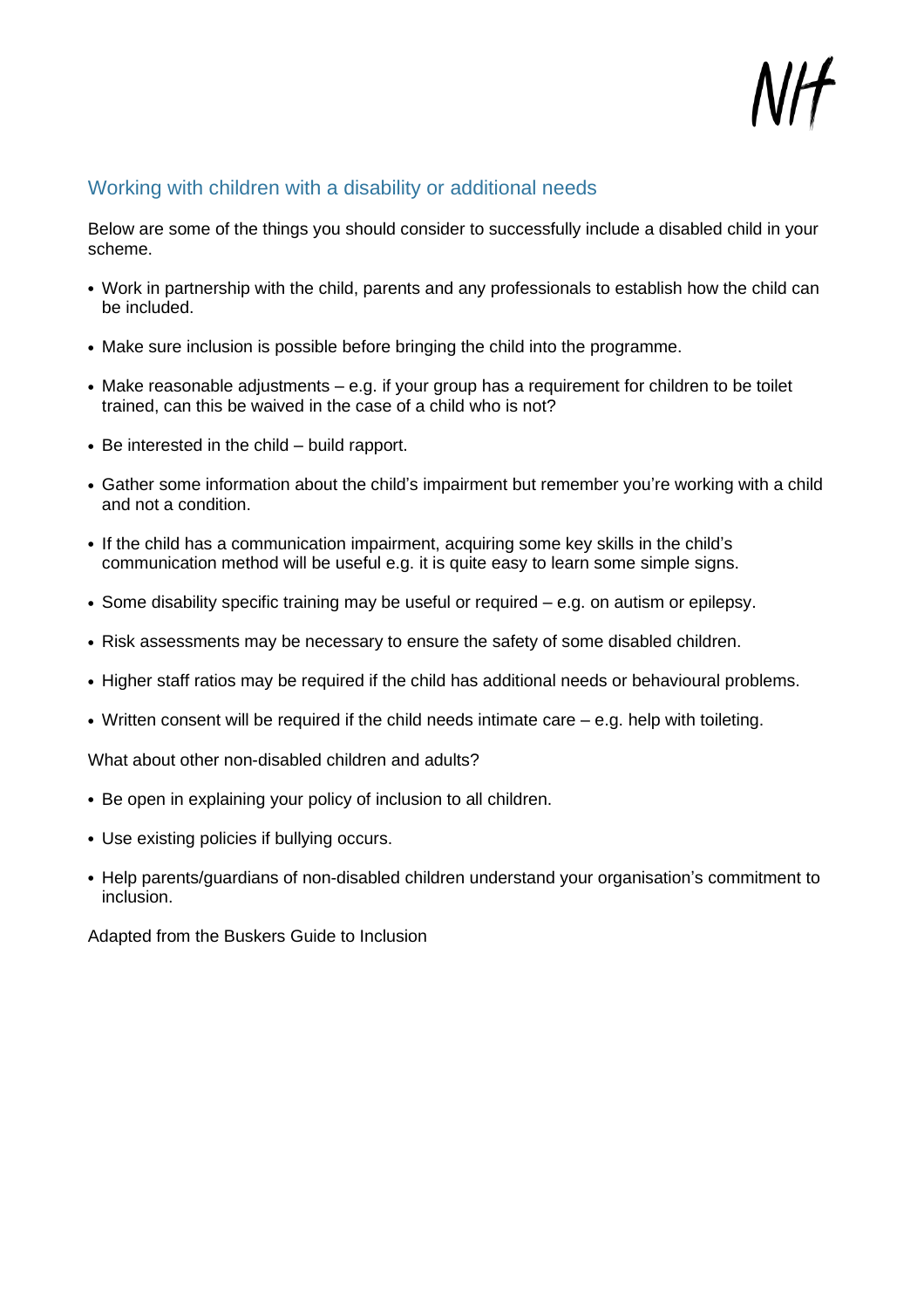# <span id="page-12-0"></span>ACTIVITY RELATED CODE OF BEHAVIOUR

We have an important responsibility for protecting and safeguarding children and young people from harm whilst they are with us.

The following are guidelines that we need to adopt as a code of behavior tailored to our activities, in order to protect children and young people from harm and ourselves from false allegations.

#### <span id="page-12-1"></span>Leaders' responsibilities

Leaders are responsible for:-

- Safety and well-being of all children and young people
- A good level of discipline
- Protection of personal and unit property
- Setting an example in behaviour and attitude
- Listening and providing help and support to members with problems, personal or otherwise.

Leaders should treat all children and young people with dignity and respect in attitude, language and action. At all times a leader must aim to be… fair, caring, trustworthy, responsible, accountable, and above reproach.

Leaders should report to their area of duty at the time indicated on the duty rota and should remain there until all children have been returned to their parent/guardian.

Leaders should arrive at the venue at least 20 minutes before the event is due to open, therefore being prepared and ready for the young people entering.

All leaders are expected to remain for the review meeting after the children / young people have left.

All leaders should do their best to attend any leaders training provided.

If a parent, child or young person has any grievance they should be politely and courteously escorted to the leader-in-charge who will deal with the issue.

#### <span id="page-12-2"></span>Difficult Behaviour

When dealing with disruptive behaviour, leaders cannot use any form of corporal punishment, rough handling or humiliation. Leaders must never leave a child in an unsupervised area or lock them in an enclosed space.

As a Christian based organization, one of our objectives is to introduce children and young people to Christ, therefore although we do not wish to ban or exclude a child, in some circumstances it may be appropriate.

#### <span id="page-12-3"></span>Health and Safety

Leaders who have been signed into the programme event are to remain until all aspects of the programme are complete including when the children/young people leave.

Regular equipment checks will be carried out by the leader-in-charge to ensure that it does not pose a risk to children.

Leaders with New Horizon should always try to create a safe and controlled environment where young people can develop their personal and social skills. We aim to encourage respect for self, others, property and possessions.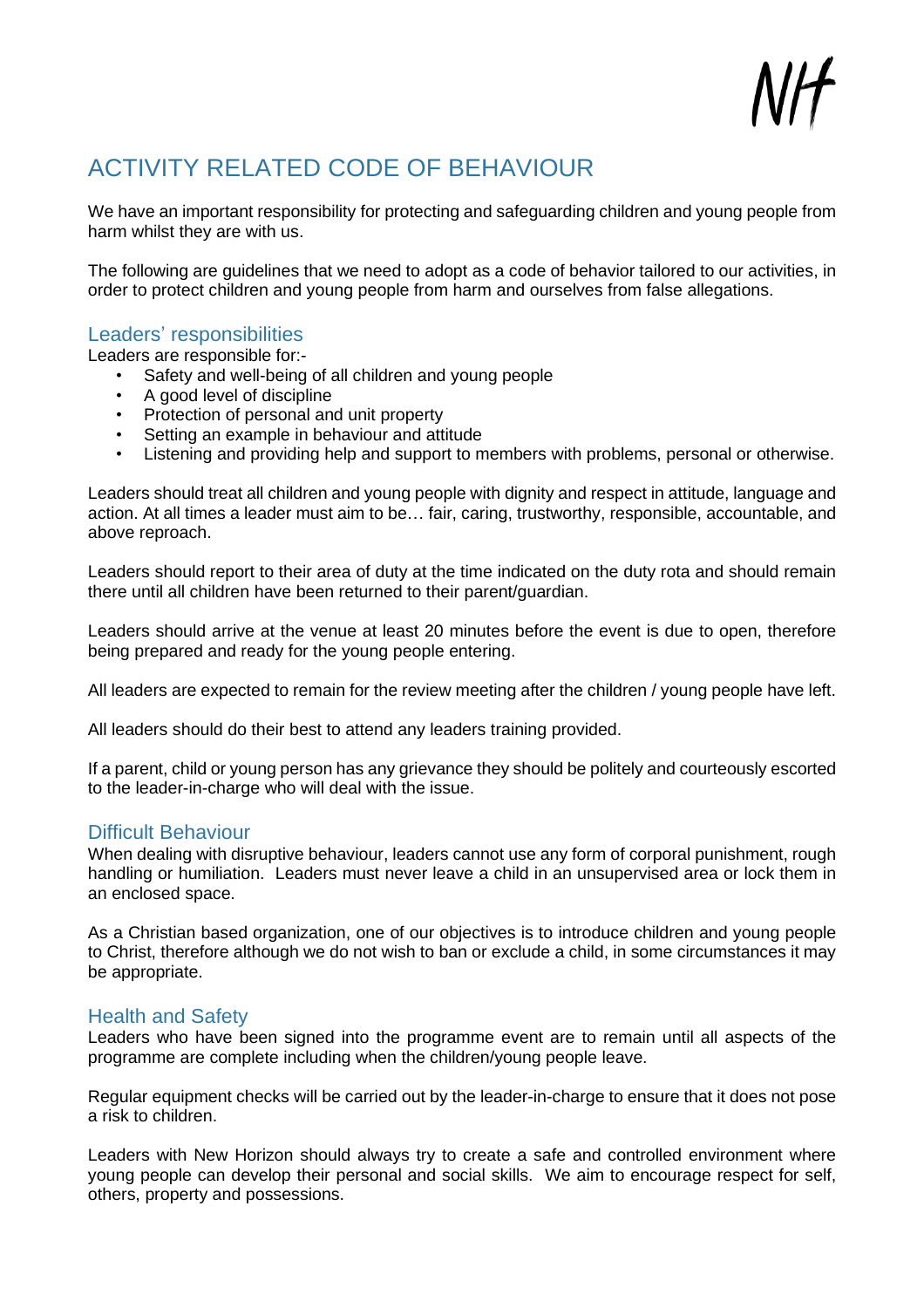#### <span id="page-13-0"></span>**Supervision**

Proper supervision of children and young people is a key factor in the New Horizon Ministries Child Protection Policy. When planning activities leaders should consider:

| $\bullet$ | The number of participants | New Horizon operate under the standard ratios recommended by "Our Duty to Care".               |
|-----------|----------------------------|------------------------------------------------------------------------------------------------|
|           | 0-2 years                  | 1 leader to 3 children                                                                         |
|           | 2-3 years                  | 1 leader to 4 children                                                                         |
|           | 3-7 years                  | 1 leader to 8 children                                                                         |
|           |                            |                                                                                                |
|           | 8 years and over           | 2 leaders (preferably one of each gender) for up to 20 children.                               |
|           |                            |                                                                                                |
|           |                            | There should be an additional staff member for every 10 extra<br>children and/or young people. |
|           |                            | The ratio of leaders and volunteers to children with disabilities is                           |
|           |                            | dependent on the needs of the individual child.                                                |
|           |                            |                                                                                                |
|           |                            | Where a party consists of children of both sexes, both male and                                |

#### <span id="page-13-1"></span>Basic principles

New Horizon recognise a number of basic principles, which should always be taken into account when supervising children / young people.

female leaders should be provided unless otherwise agreed.

- a A detailed programme of activities should be planned for the children whenever they are in our care. Bored Kids = Trouble
- b Leaders are responsible for the welfare and safety of the children for the whole time they are away from their parents/guardian
- c Leaders should always gain written consent for every child participating in any organised trip

NB. If ratios are not covered, programmes will close their registration.

Dealing with Allegations against Staff and volunteers - See Appendix 4

# <span id="page-13-2"></span>CHILD PROTECTION REPORTING PROCEDURES

## <span id="page-13-3"></span>Designated Officer

All programmes and organisations that are involved with New Horizon should follow New Horizons reporting procedures as outlined in this policy and note that:

• The Designated Officer for New Horizon is Richard Hill.

The role of the designated officer is as follows:

- Provision of information and advice on child protection within New Horizon
- Ensure that child protection policy and procedures are followed
- Make appropriate referrals to local Social Services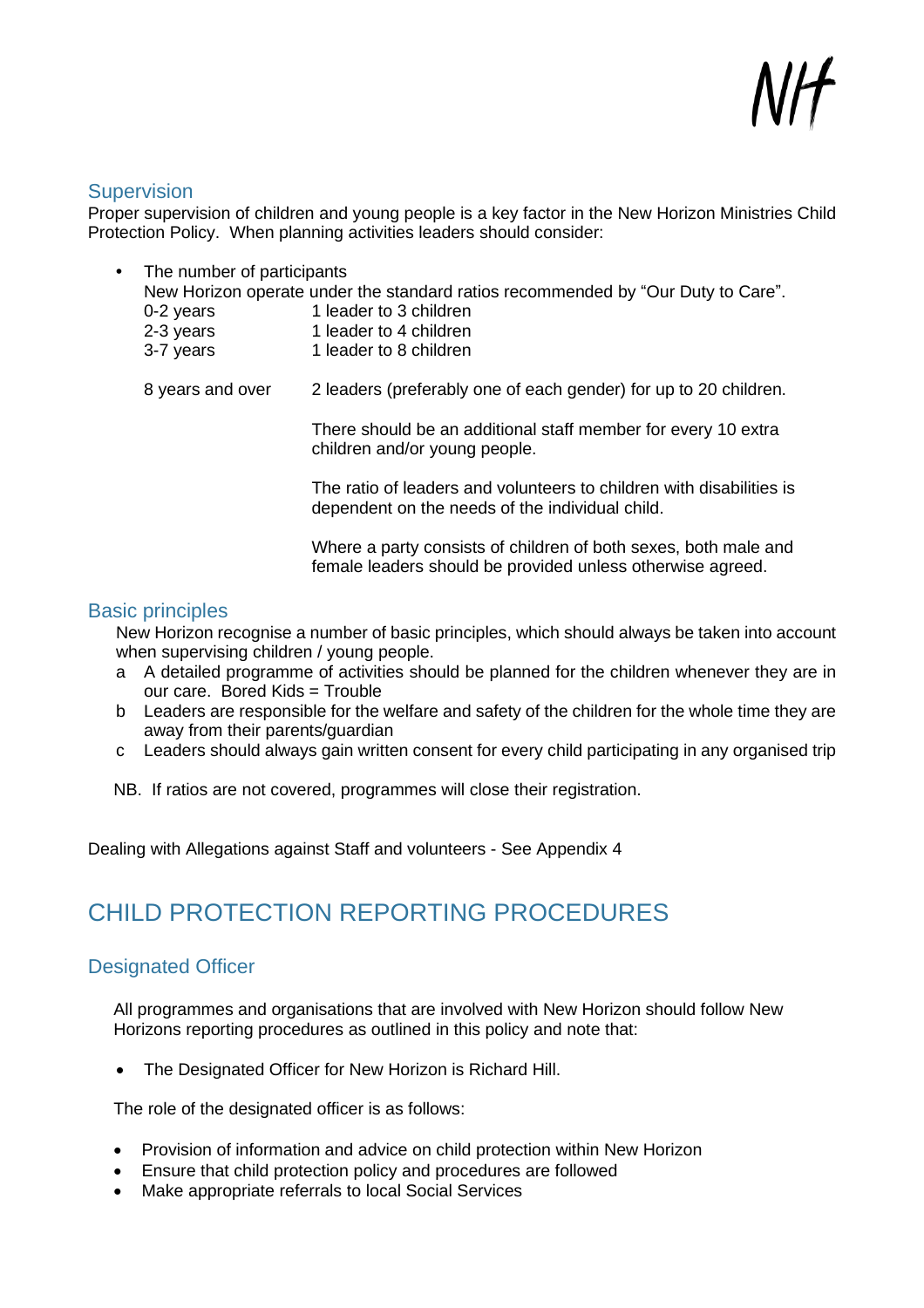

- Ensure appropriate information is available to Social Services and referral is confirmed in writing
- Keep the board of New Horizon informed of action taken and of action required
- Ensure records are kept appropriately
- Ensure that Child Protection training takes place

## <span id="page-14-0"></span>Accidents and Incidents

Many issues that are brought to a leader's attention are not necessarily a concern about a child's welfare or an allegation of abuse but are often may minor concerns or problems, in other words, an incident or an accident.

An example of an incident would be a male leader who leaves a young girl home by himself without previous knowledge from or communication to parents/carers or other leaders. An example of an accident would be a teenager falling and needing first aid treatment.

All programmes working within New Horizon should have an Incident and Accident log. This is a book where leaders can record any accidents or incidents that have taken place during the event and details of what action was taken. This should always be signed (by the leader in charge) and dated. Parents/guardians should be informed in person or by phone of the accident/incident as soon as possible.

In addition:

- All emergency numbers should be displayed in a visible place
- Medical incidents should be reported to and dealt with by a trained first aider immediately
- Children should never be allowed to leave alone without prior permission from their parent
- A first-aid box should be available at all times
- Where a child may require hospital treatment, the parent/guardian's permission must be sought. If this is not possible, the leader-in-charge/first-aider must make a decision as to whether hospital treatment is required

•

## <span id="page-14-1"></span>Responding to concerns or disclosures

A concern about a child may refer to an incident when a child has shown signs of abuse. A concern may also refer to inappropriate or difficult behaviour that an adult has shown towards a child.

A disclosure refers to when a child shares that abuse has or is occurring.

Responding to concerns and disclosures must be based upon a clearly defined reporting process. Knowing what to do, who to contact and who needs to know will ensure that the incident is dealt with appropriately. The primary responsibility is to report any concern as soon as possible and ensure that the concern is taken seriously.

Following the procedure marked out on below of this document, leaders should take their recorded information to their designated officer as soon as possible. It is then the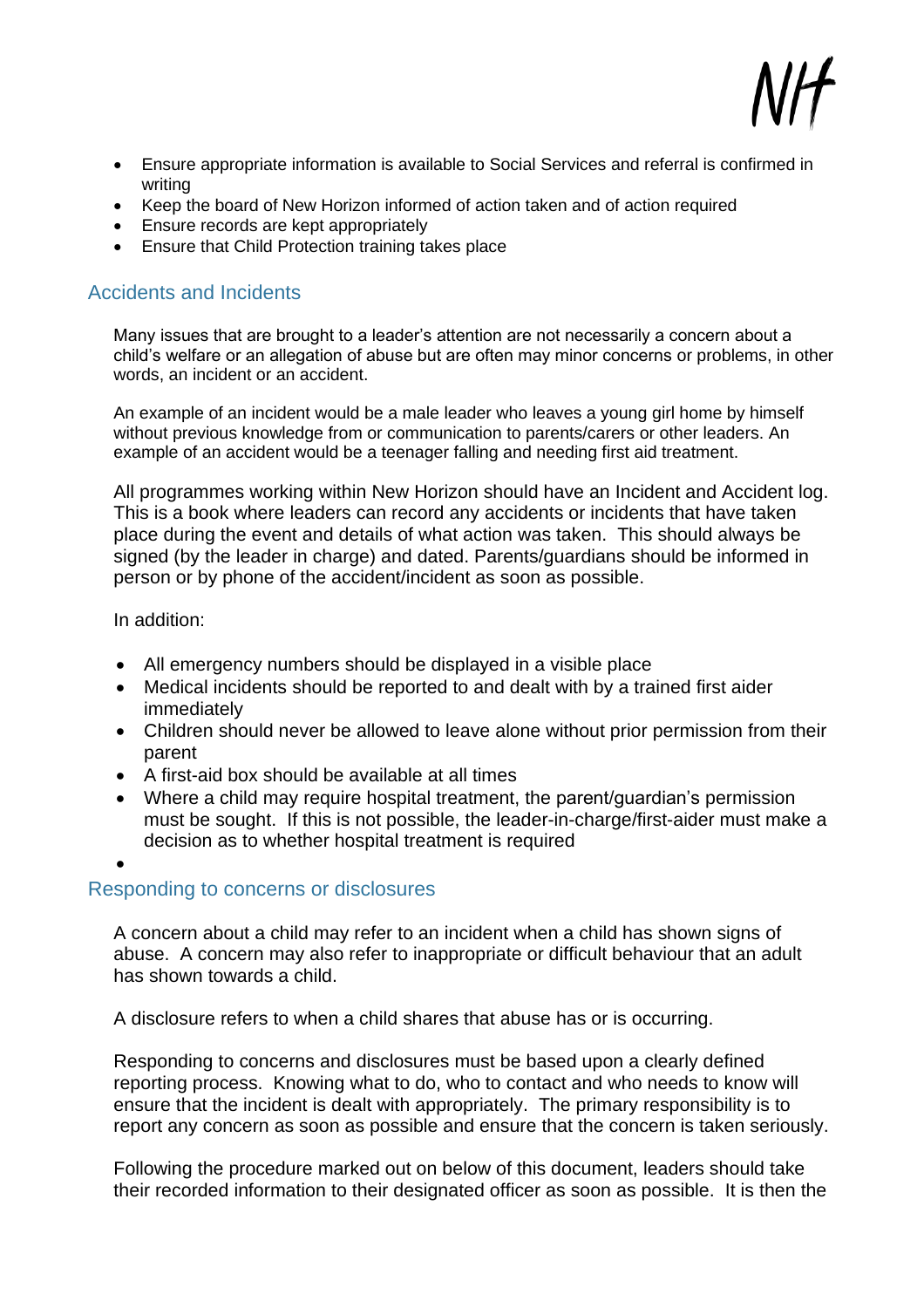Designated Officers responsibility to gauge whether or not to approach Social Services. At no time should leaders discuss the situation with anyone outside the procedure.

In the event of a concern that involves alleged or suspected child abuse, a Child Protection Recording form must be completed and passed to the designated officer who should be made aware of the situation as soon as possible.

If there is ever a concern that a child might be in danger then do not hesitate to contact the PSNI immediately.



When recording any concerns or allegations please use forms provided for this purpose.

THIS PROCEDURE SHOULD BE EXECUTED WITH SPEED AND EFICIENCY. DO NOT GO OUTSIDE THIS CHAIN OF EVENTS – DO NOT GOSSIP.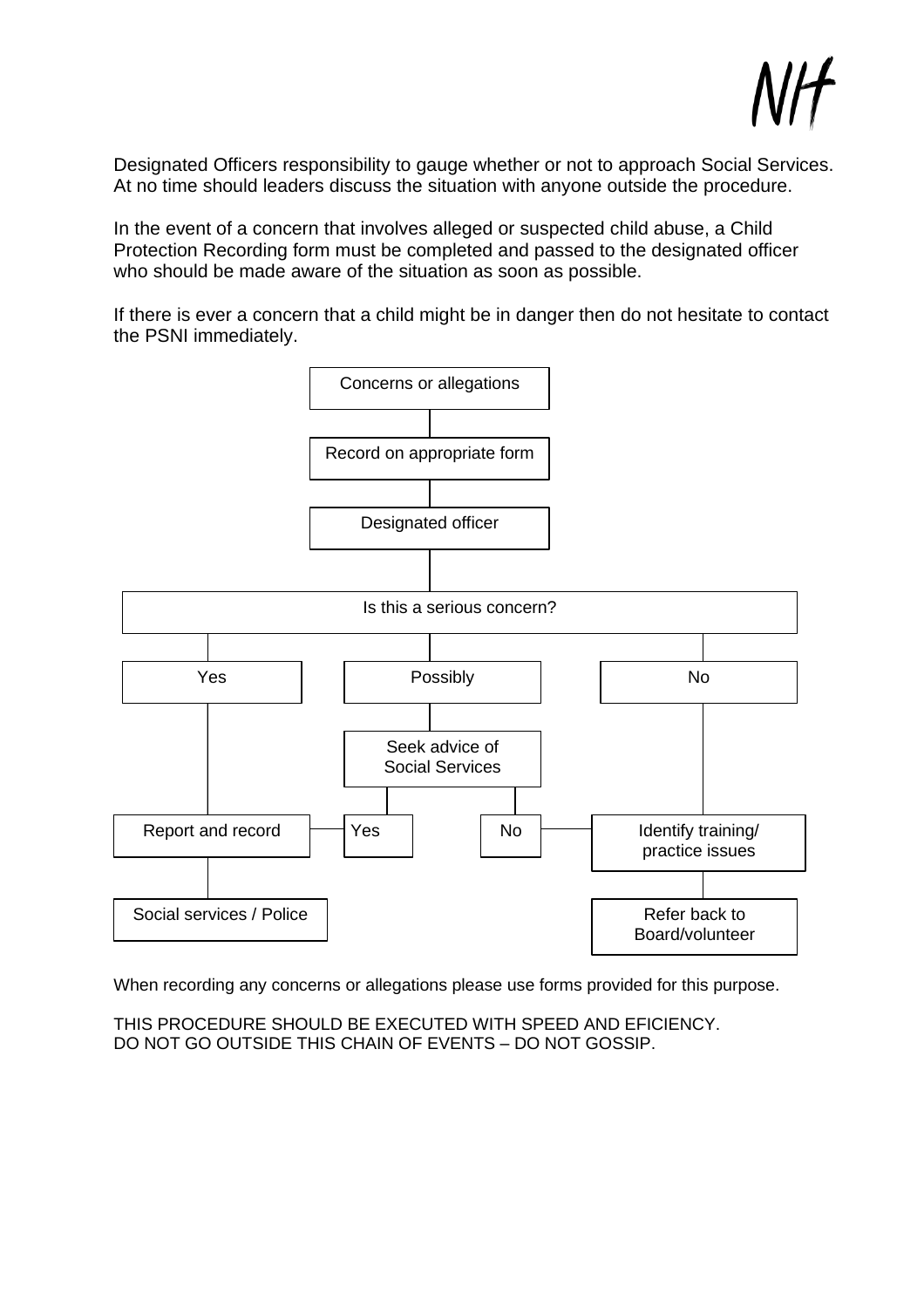What to do and what not to do if a child discloses to you:

#### **Do**

- Listen and hear
- Give time to the child to say what they want
- Reassure them that they have done the right thing in telling
- Write down what was said to you or what you observed as soon as possible
- Write down the exact words usedby the child or young person
- Inform the designated officer
- Record your report

## <span id="page-16-0"></span>Responding to allegations

#### **Do Not**

- ask leading questions
- make the child repeat the story unnecessarily
- promise to keep secrets
- investigate
- delay
- Under no circumstances should you attemptto deal with the problem alone

If an allegation of inappropriate behaviour or abuse is made about a volunteer, the leader of the programme must be informed immediately (who will in turn inform the designated officer) If it concerns the leader then the designated officer or a board member should be contacted.

It is the responsibility of the do to determine the appropriate response to the allegations.

A written report of the allegation must be recorded and stored confidentially.

## <span id="page-16-1"></span>**Confidentiality**

It is always important that child protection issues are treated confidentially, only those who need to know about an incident or concern should be informed. This will mean that where the Programme leader or designated officer considers that a child is at risk of abuse, or that a criminal offence may have been committed, it should be reported to the Social Services. Depending on what the incident or concern about a child is, parents/carers may need to be informed.

## <span id="page-16-2"></span>Recording

It is very important that any words a child says are recorded accurately. If a child says something of concern to a leader, this should be recorded immediately on any piece of paper at hand and then the Child Protection Recording form written up at a later stage.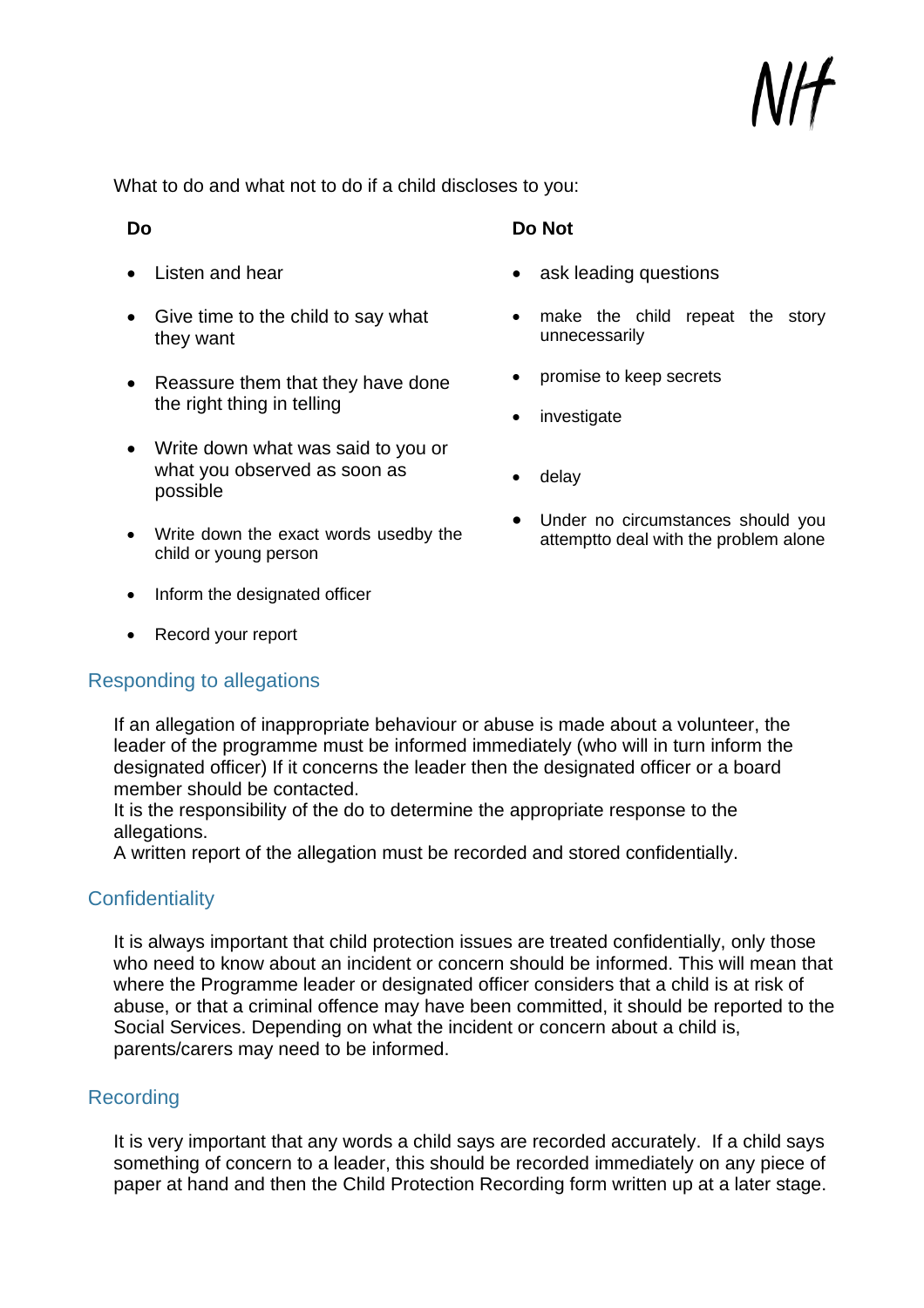

Once completed, the Child Protection Recording form should be given to the designated person and kept confidentially.

A record should be kept of any meetings held in relation to a child protection concern. It should be recorded what the concern was and whether or not the decision was taken to report to an outside agency. The record of the meeting should be kept confidentially in a safe place. Such records will be sought and examined if an investigation is carried out.

#### <span id="page-17-0"></span>Dealing with Complaints

If a young person or parent/carer has a general complaint about the running of a programme, such complaints should be directed to the Coordinator for Children and Youth, or another member of the management team. The complainant should be assured that the matter will be dealt with in a prompt and appropriate manner. They should be informed as soon as possible of the decisions and the action, if any, that will be taken.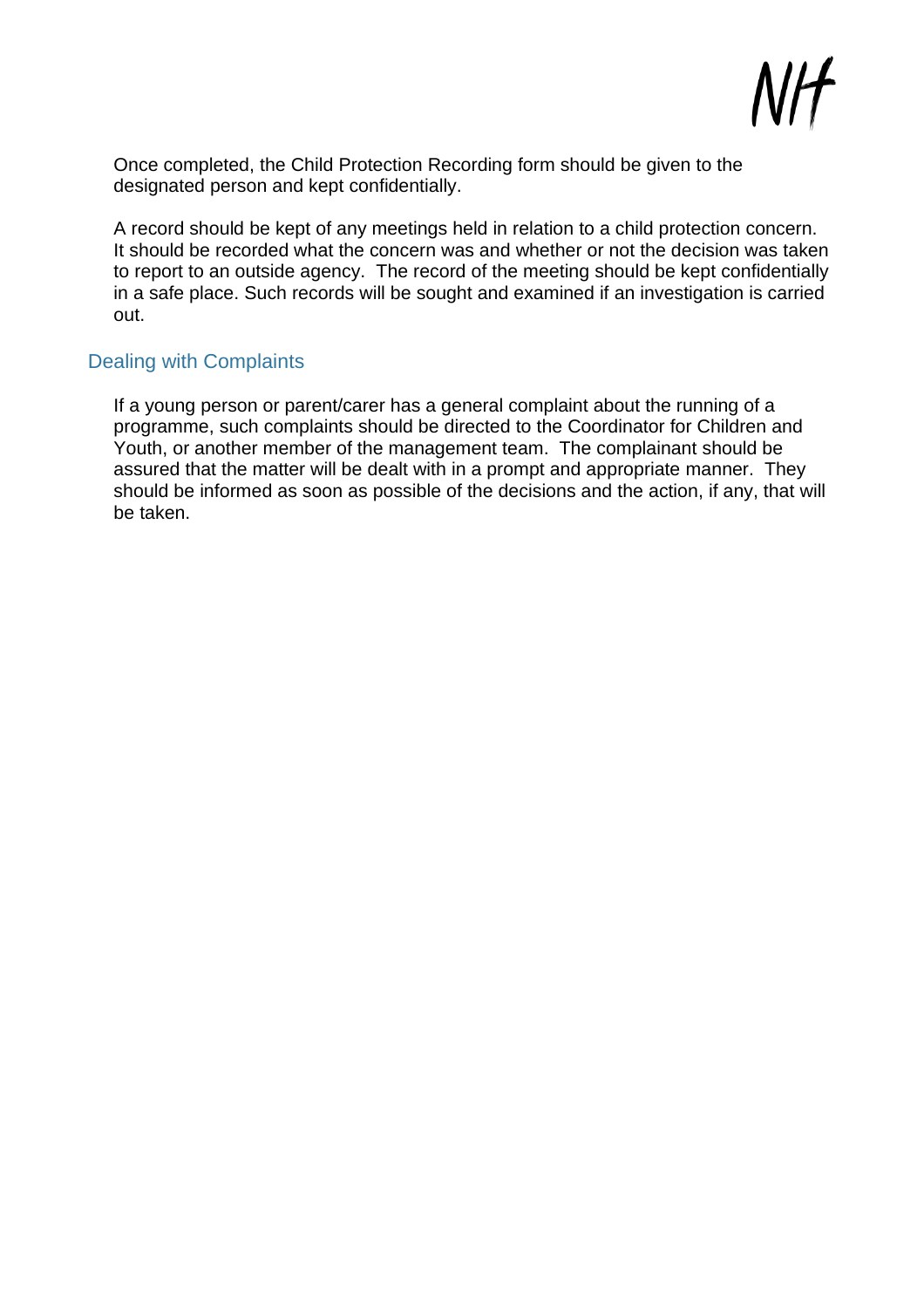

## <span id="page-18-0"></span>Child Protection Recording Form

In any case where an allegation is made, or someone in the event has concerns, a record should be made. *(Our Duty to Care)*

**NAME OF CHILD: AGE: AGE: AGE: AGE: AGE: AGE: AGE: AGE: AGE: AGE: AGE: AGE: AGE: AGE: AGE: AGE: AGE: AGE: AGE: AGE: AGE: AGE: AGE: AGE: AGE: AGE: AGE: AGE: AGE: A** 

**ANY SPECIAL FACTORS:** *(BROTHERS AND SISTERS ATTENDING ETC.)*

**NAME OF PARENTS:**

**HOME ADDRESS / TEL.NO.**

IS THE PERSON MAKING THE REPORT EXPRESSING THEIR OWN CONCERNS, THOSE OF SOMEONE ELSE, OR IS THIS A DISCLOSURE BY A CHILD?

WHAT HAS PROMPTED THESE CONCERNS? PLEASE NOTE AS MUCH DETAIL AS POSSIBLE, INCLUDING DATES AND TIMES ETC. OF ANY SPECIFIC INCIDENTS,<br>PHYSICAL OR BEHAVIOURAL SIGNS.

IF THIS IS A DISCLOSURE OR THE CHILD YOU HAVE CONCERNS ABOUT HAS BEEN SPOKEN TO, PLEASE NOTE WHAT HAS BEEN SAID HERE.

**HAVE THE PARENTS BEEN CONTACTED? IF SO WHAT HAS BEEN SAID?**

**HAS ANYONE BEEN ALLEGED AS THE ABUSER? IF SO, PLEASE RECORD DETAILS.**

**HAS ANYONE ELSE BEEN CONSULTED? IF SO, PLEASE RECORD DETAILS.**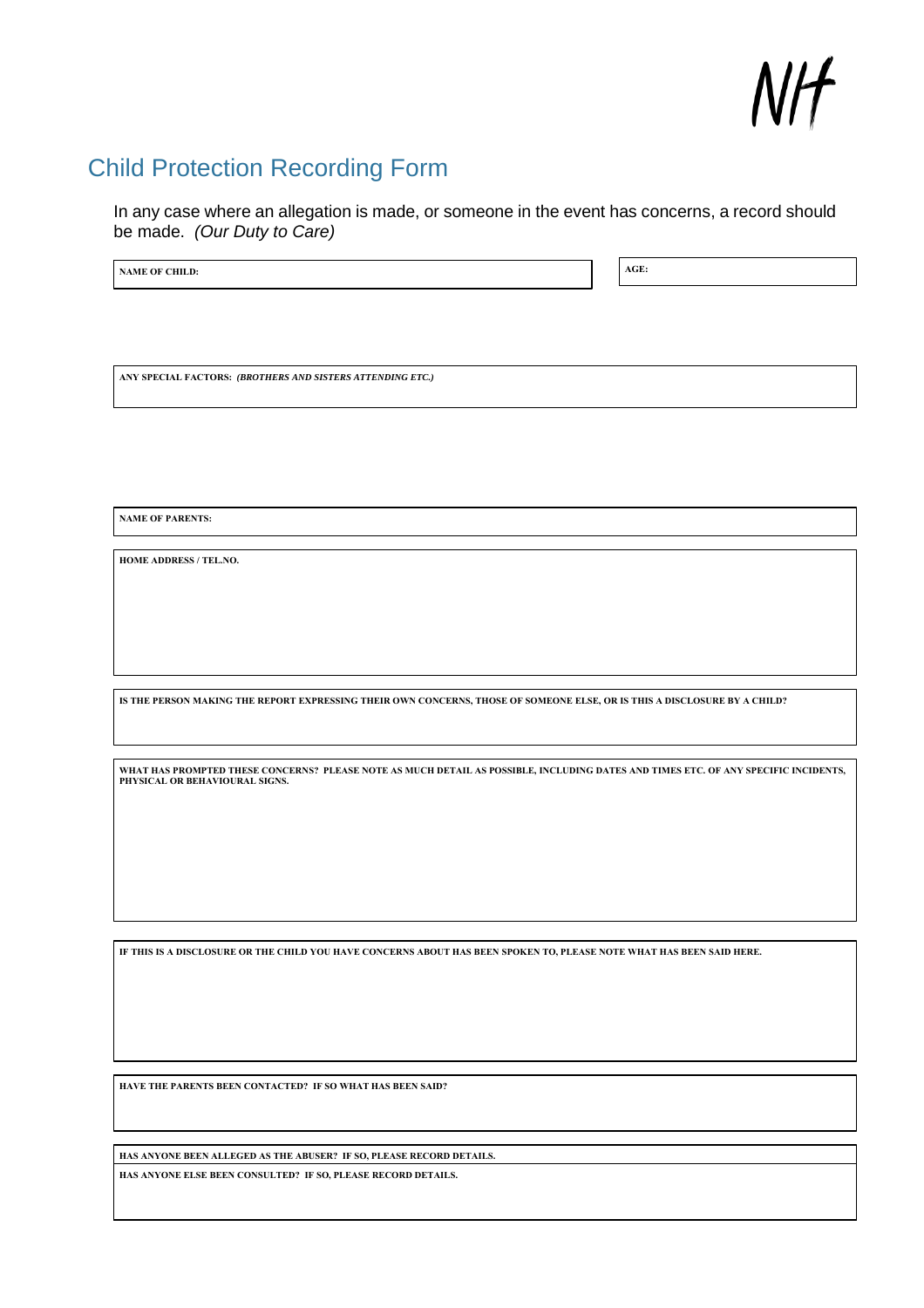

#### ROLE DESCRIPTION – CRÈCHE ASSISTANT

The Crèche will be incorporated under the New Horizon Child Protection Policy. The assistant should support the room leader in providing a stimulating and varied programme of play and ensuring the safety and well-being of the children.

In order to achieve this, the assistant will:

- 1. Help prepare and fully set out the playroom before children arrive and tidy it up after the children leave.
- 2. Help provide and take part in all the group's activities.
- 3. Liaise with parents.
- 4. Listen to, encourage, enable, stimulate and ensure the safe-keeping of the children.
- 5. Advise the leader of any matter requiring attention such as concerns about a child or equipment needing repaired or replaced.
- 6. Keeping completely confidential any information regarding the children, their families or other staff.
- 7. Any concerns regarding the children or the session should be immediately reported to the Room Leader.
- NB In undertaking the above duties, volunteers will have substantial regular contact with children and young people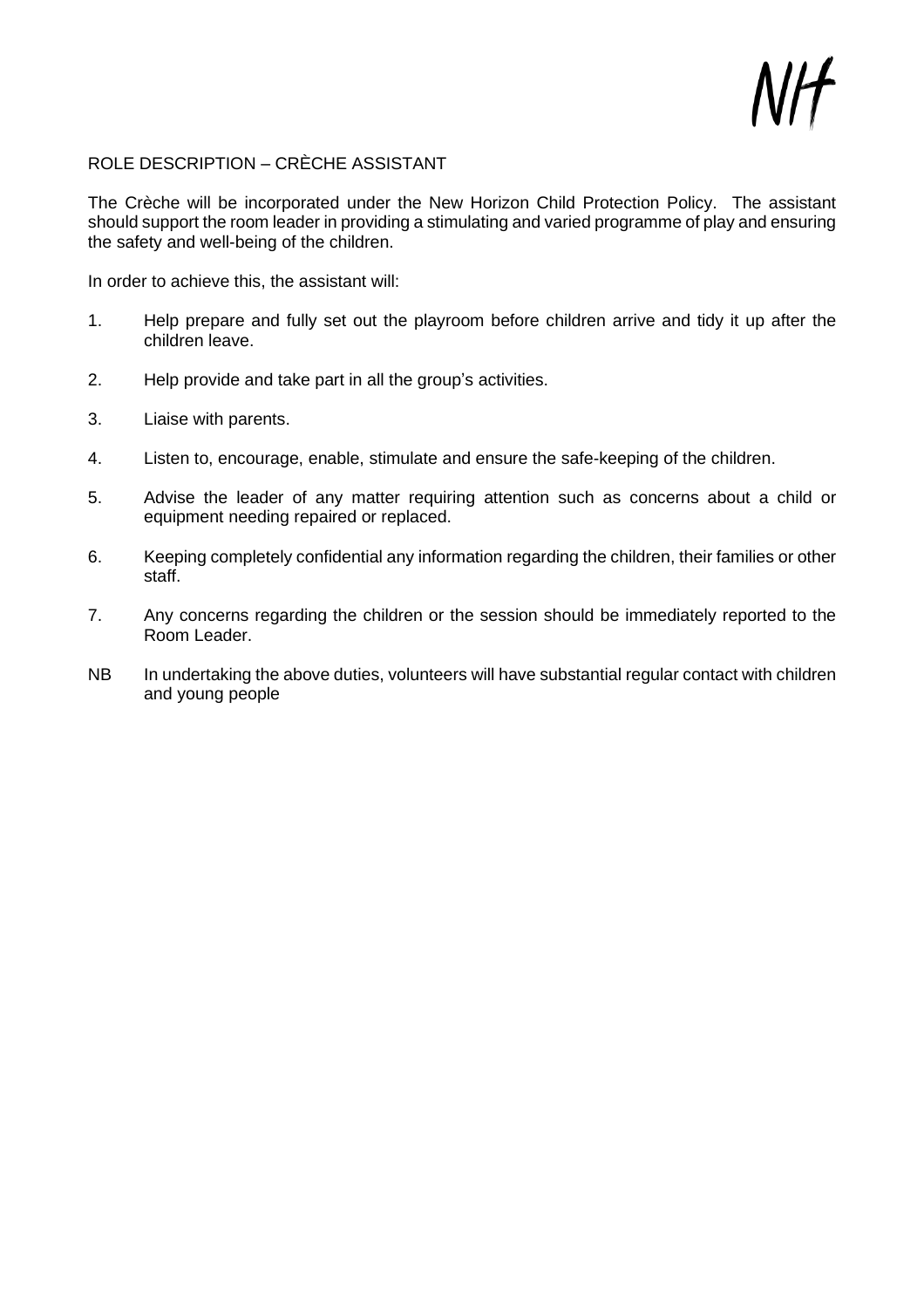

## JOB DESCRIPTION – CRÈCHE ROOM LEADER

The Crèche will be incorporated under the New Horizon Child Protection Policy. The Room Leader is responsible for the running of the Crèche and ensuring that there is a safe, caring and welcoming environment for children and their families.

- 1. The Room Leader is responsible for the overall safety and well-being of the children.
- 2. The Room Leader should ensure that planning and preparation is carried out and that the activities offered throughout the session allow all children to experience creative, imaginative, manipulative, social and physical play.
- 3. The Room Leaders should supervise the Crèche Assistants.
- 3. The Room Leader should ensure that the playroom is fully set out before the session commences and is tidied up after the session ends. They are also responsible for ensuring good standards of hygiene are followed and that equipment is safe and regularly checked for repair.
- 4. The leader is responsible for keeping up to date records as stipulated by New Horizon, daily register, accident book etc.
- 5. The Room Leader should bring any concerns regarding the running of the Crèche to the Board member responsible.
- 6. The Room Leaders should maintain confidentiality at all times.
- NB In undertaking the above duties, volunteers will have substantial regular contact with children and young people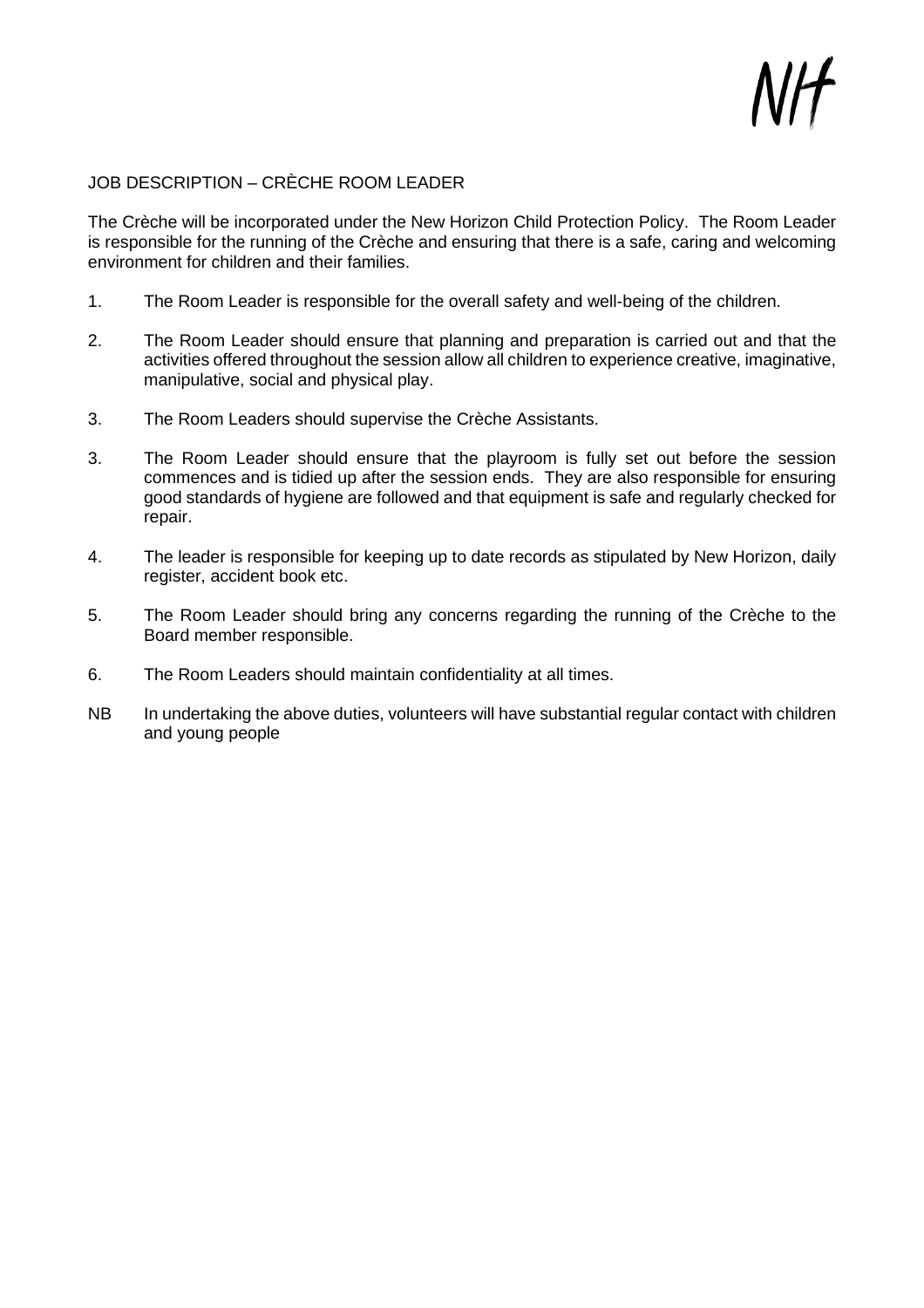#### ROLE DESCRIPTION – ON THE EDGE TEAM

The On the Edge team will be incorporated under the New Horizon Child Protection Policy. The volunteers should support their team leader in providing a stimulating and varied programme of activities, ensuring the safety and well-being of the children.

In order to achieve this, they will:

- 1. Help with the preparation and planning of the activities for each session.
- 2. Ensure that the children attending have been registered and all contact and medical details completed as the children enter the venue.
- 3. Have knowledge regarding the location of first-aid equipment and the procedure for contacting the emergency team on site.
- 4. Ensure that the children and young people interact positively with each other promoting the ethos of mutual respect and understanding.
- 5. Ensure the health and safety of children entering and leaving the venue.
- 6. Ensure that the Health & Safety Policy and Child Protection Policy are adhered to at all times.
- 7. Undertake Child Protection training.
- NB In undertaking the above duties, volunteers will have substantial regular contact with children and young people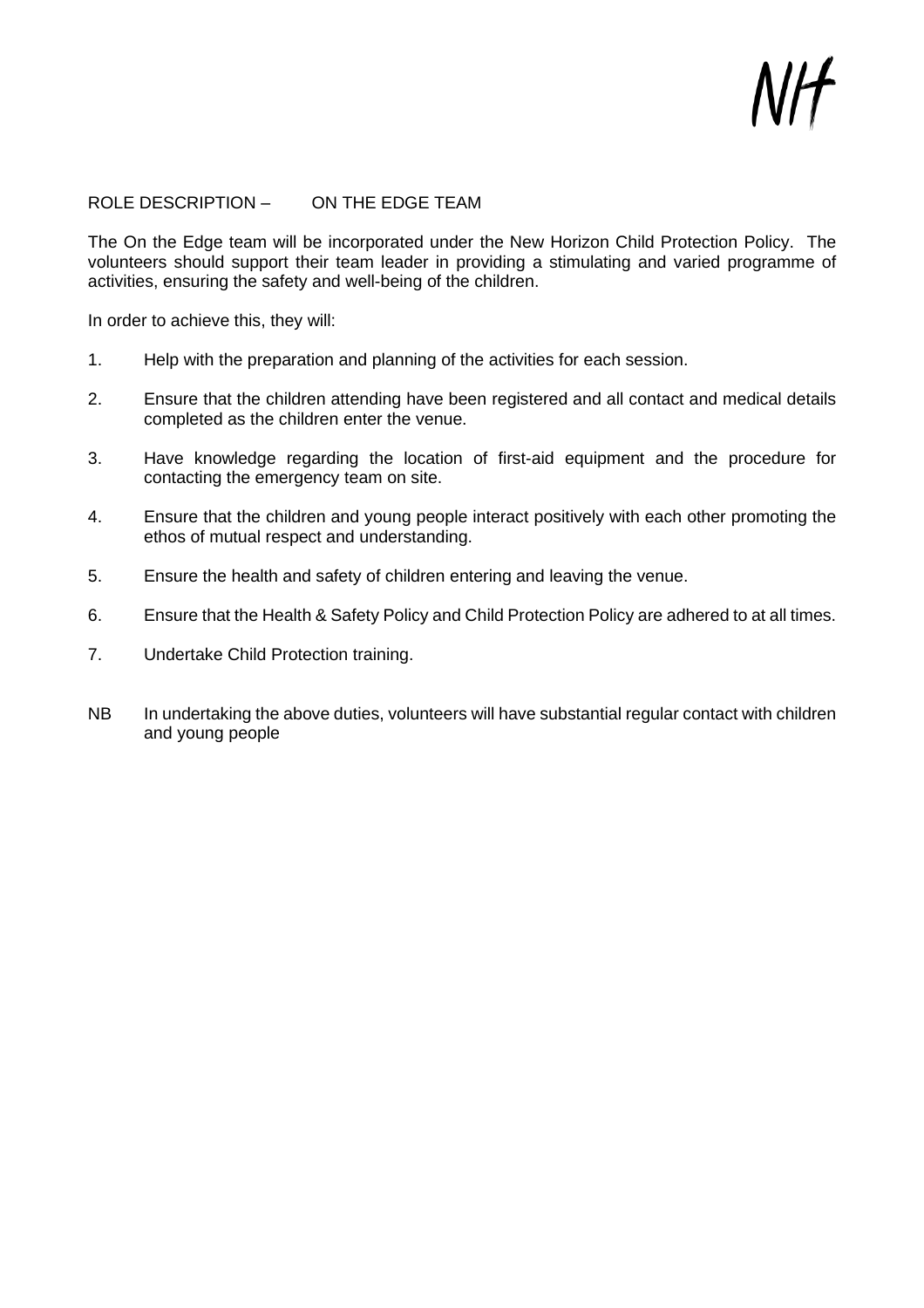#### ROLE DESCRIPTION – LIVEWIRE TEAM

The Livewire team will be incorporated under the New Horizon Child Protection Policy. The volunteers should support their team leader in providing a stimulating and varied programme of activities, ensuring the safety and well-being of the children.

In order to achieve this, they will:

- 1. Help with the preparation and planning of the activities for each session.
- 2. Ensure that the children attending have been registered and all contact and medical details completed as the children enter the venue.
- 3. Have knowledge regarding the location of first-aid equipment and the procedure for contacting the emergency team on site.
- 4. Ensure that the children and young people interact positively with each other promoting the ethos of mutual respect and understanding.
- 5. Ensure the health and safety of children entering and leaving the venue.
- 6. Ensure that the Health & Safety Policy and Child Protection Policy are adhered to at all times.
- 7. Undertake Child Protection training.
- NB In undertaking the above duties, volunteers will have substantial regular contact with children and young people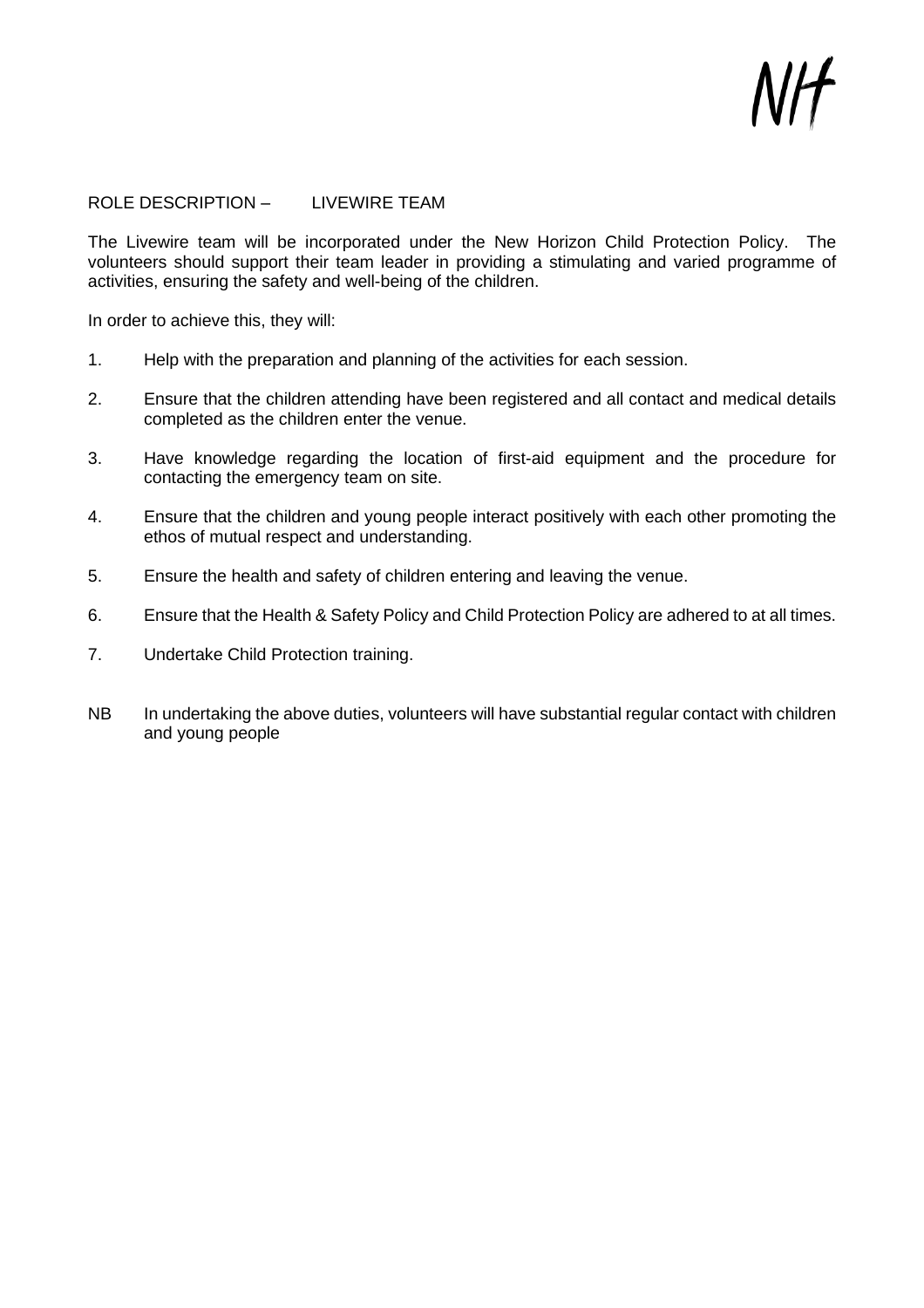#### ROLE DESCRIPTION – SCRIPTURE UNION TEAM

The Scripture Union team will be incorporated under the New Horizon Child Protection Policy. The volunteers should support their team leader in providing a stimulating and varied programme of activities, ensuring the safety and well-being of the children.

In order to achieve this, they will:

- 1. Help with the preparation and planning of the activities for each session.
- 2. Ensure that the children attending have been registered and all contact and medical details completed as the children enter the venue.
- 3. Have knowledge regarding the location of first-aid equipment and the procedure for contacting the emergency team on site.
- 4. Ensure that the children and young people interact positively with each other promoting the ethos of mutual respect and understanding.
- 5. Ensure the health and safety of children entering and leaving the venue.
- 6. Ensure that the Health & Safety Policy and Child Protection Policy are adhered to at all times.
- 7. Undertake Child Protection training.
- NB In undertaking the above duties, volunteers will have substantial regular contact with children and young people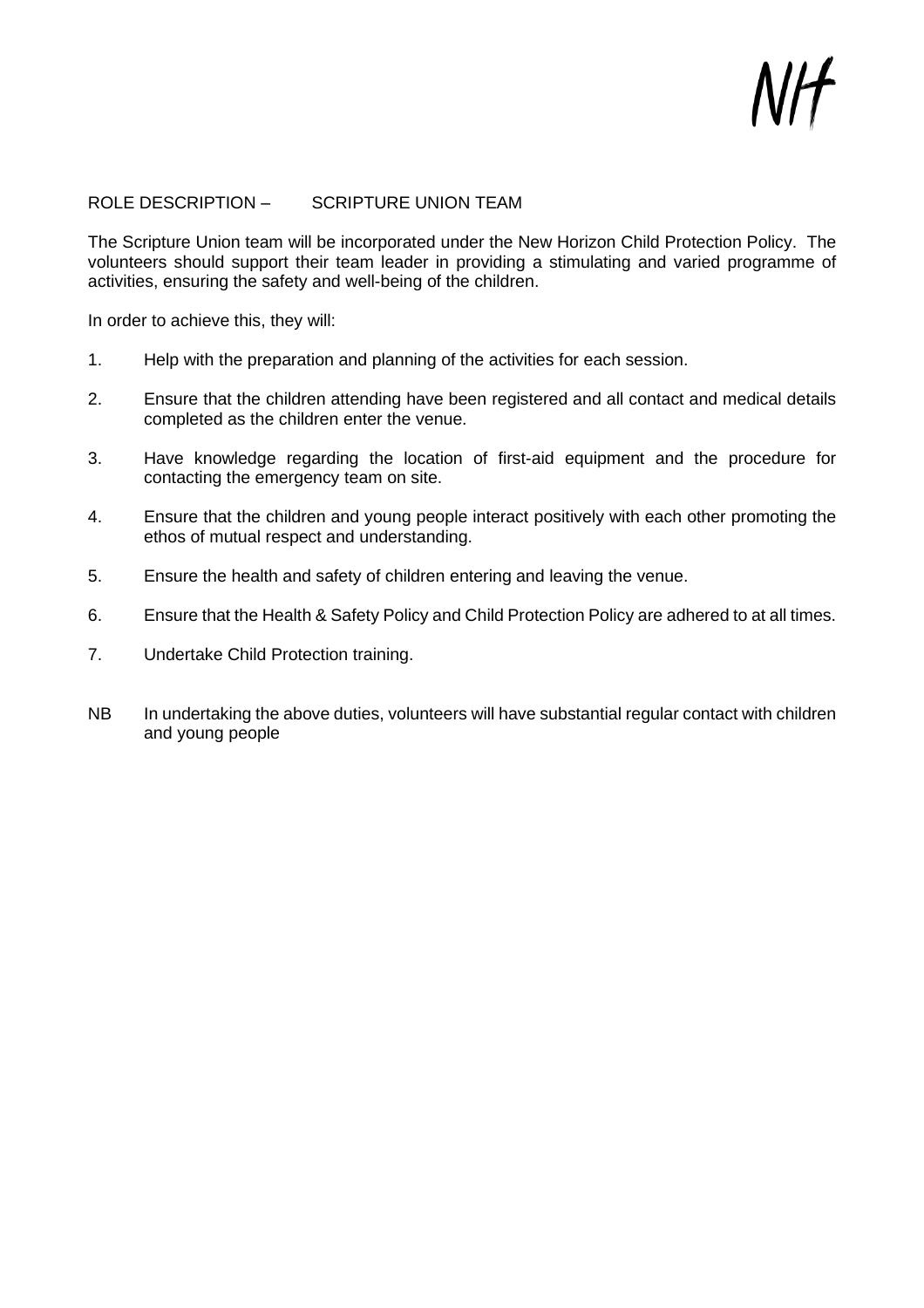

# <span id="page-24-0"></span>Appendix 1: Data Protection Policy

Under the Data Protection Act (1998) registered organisations should be aware that they must be careful when handling personal data belonging to children and leaders (Names, phone numbers, addresses and medical information.)

Organisations must only hold data which is adequate, relevant and not excessive in relation to the purpose for which it is held. They must ensure that personal data is accurate and where necessary, kept up to date. Organisations must do what they can to prevent unauthorised or accidental access to personal data and must hold data for no longer than necessary. Therefore the following principles should be followed for all organisations in answer to the questions below:

Where should forms be kept?

:: All consent forms, accident forms, or any information on children or leaders should be kept in a confidential but accessible location. A locked filing cabinet on New Horizon premises is a good example.

:: All consent forms, accident forms, or any information on children or leaders should not be kept in a person's own home for long periods of time.

 $\therefore$  Leaders must ensure that they have easy access to relevant data such as children's contact details and medical information when the organisation is meeting.

 $\therefore$  Incident/accident forms should also be held securely on New Horizon premises.

Who should have access to information on children and leaders?

 $\therefore$  Information about children and leaders should be on a need-to-know basis.

:: The exception to this is medical information where it is important that all leaders in a supervisory role are aware of conditions that children have.

:: Information about leaders and children should not be given to any external party but only used for the purpose for which it was given.

#### What about data kept on computers?

:: The same rules apply for data kept on computers; data is confidential and should be kept on Centre/National Office premises. In order to keep the data protected, it should be held on a dedicated password protected file.

How long should records on children and leaders be kept?

:: Consent forms (basic information such as name, date of birth and address) should be kept for up to six years after the child has left the organisation. Thereafter, it should either be destroyed (i.e.: shredded or burnt) or given back to the child or parent.

 $\therefore$  The same applies to information on leaders  $-$  i.e.: it is retained for up to six years after they have left their position.

 $\therefore$  Incident/accident forms and the register of all leaders should be kept indefinitely.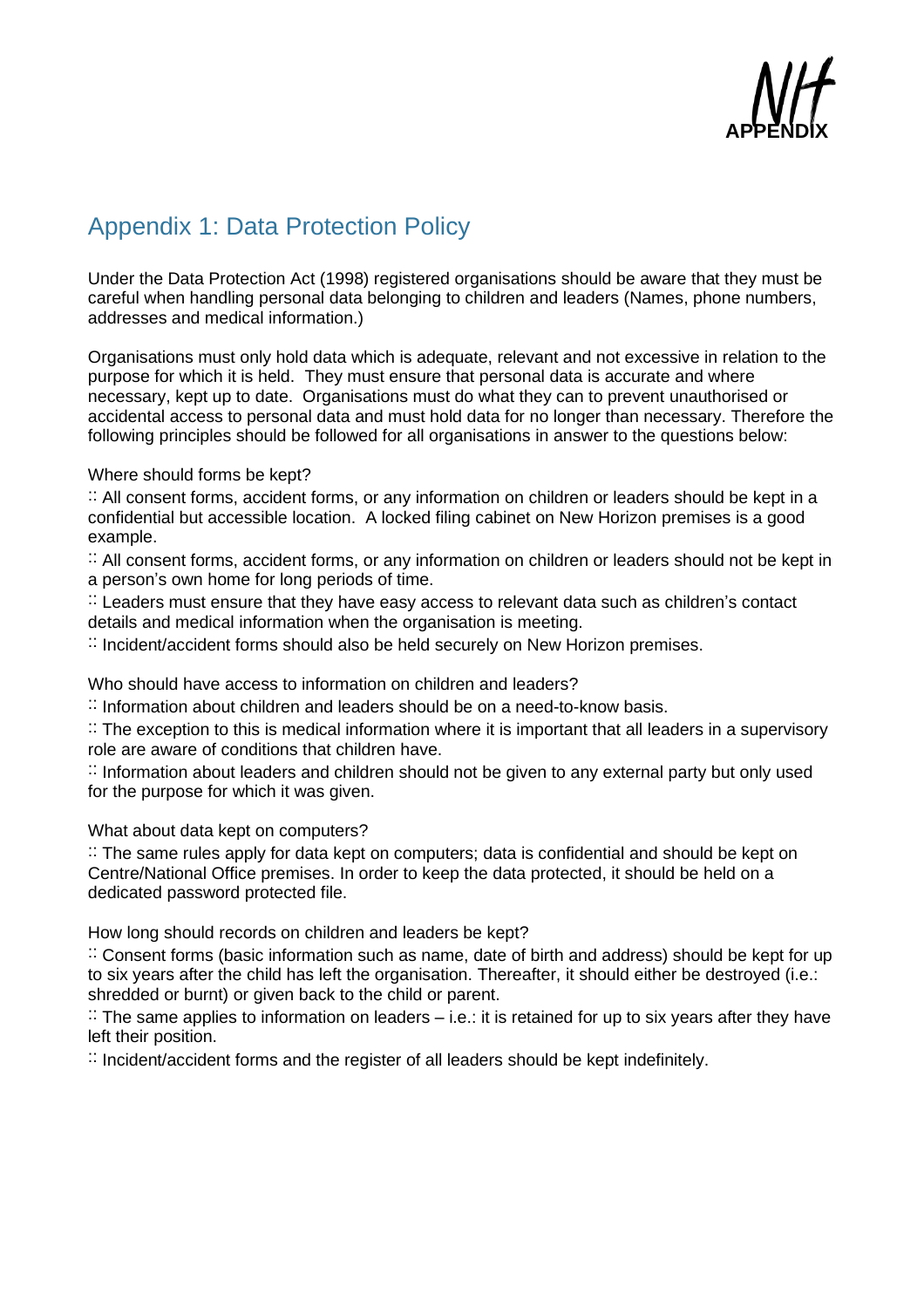## **APPENDIX TWO**

# <span id="page-25-0"></span>Appendix 2: Anti-Bullying Policy

We are committed to providing a caring, friendly and safe environment for all of our children. Bullying of any kind is unacceptable at our group. If bullying does occur, all children should be able to tell and know that incidents will be dealt with promptly and effectively. This means that anyone who knows that bullying is happening is expected to tell the leader.

#### What is Bullying?

Bullying is the use of aggression with the intention of hurting another person. Bullying results in pain and distress to the victim.

#### Bullying can be:

- Emotional: being unfriendly, excluding, tormenting (e.g. hiding possessions, threatening gestures)
- Physical: pushing, kicking, hitting, punching or any use of violence
- Racist: racial taunts, graffiti, gestures
- Sexual: unwanted physical contact or sexually abusive comments
- Homophobic: because of, or focussing on the issue of sexuality
- Verbal:name-calling, sarcasm, spreading rumours, teasing

• Cyber: All areas of internet, such as email and internet chat room misuse; mobile phone threats by text messaging and calls; misuse of associated technology, i.e. camera and video facilities.

Why is it Important to Respond to Bullying?

Bullying hurts. No one deserves to be a victim of bullying. Everybody has the right to be treated with respect. Children who are bullying need to learn different ways of behaving.

We have a responsibility to respond promptly and effectively to issues of bullying.

#### Objectives of this Policy

- Management committee, leaders, children and parents should have an understanding of what bullying is.
- Management committee and leaders should know what the policy is on bullying, and follow it when bullying is reported.
- All children and parents should know what the policy is on bullying, and what they should do if bullying arises.
- As a group we take bullying seriously. Children and parents should be assured that they will be supported when bullying is reported.
- Bullying will not be tolerated.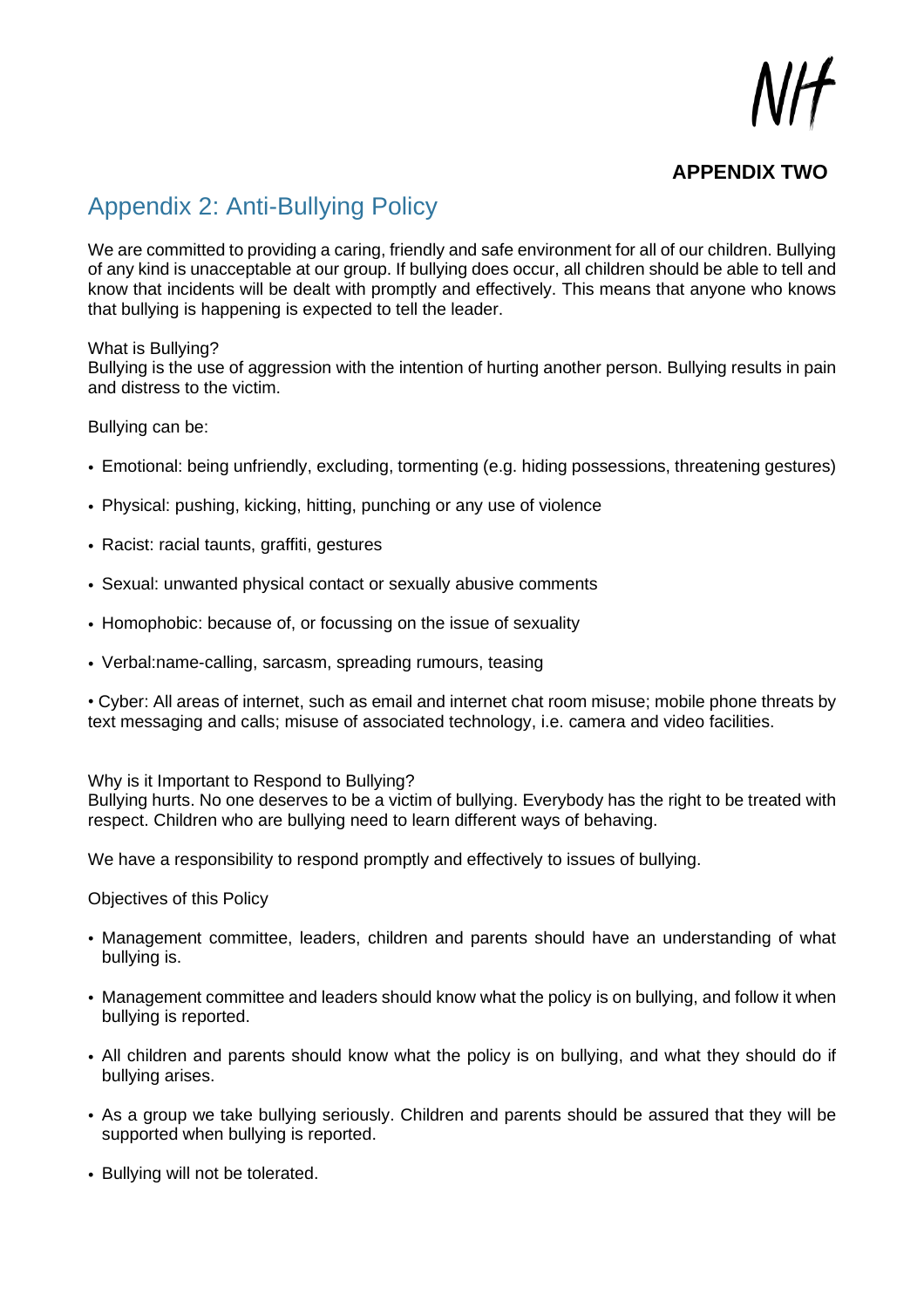Signs and Symptoms

A child may indicate by signs or behaviour that he or she is being bullied. Adults should be aware of these possible signs and that they should investigate if a child, for example:

- is frightened of attending the group;
- becomes withdrawn anxious, or lacking in confidence;
- attempts or threatens suicide or runs away;
- cries themselves to sleep at night or has nightmares;
- has possessions which are damaged or "go missing";
- asks for money or starts stealing money (to pay bully);
- is afraid to use the internet or mobile phone;
- is nervous and jumpy when a cyber message is received.

These signs and behaviours could indicate other problems, but bullying should be considered a possibility and should be investigated.

#### Procedures

- Report bullying incidents to leader.
- The incidents will be recorded by leader.
- In serious cases parents should be informed and will be asked to come in to a meeting to discuss the problem.
- If necessary and appropriate, police will be consulted.
- The bullying behaviour or threats of bullying must be investigated and the bullying stopped quickly.
- An attempt will be made to help the bully (bullies) change their behaviour.

#### **Outcomes**

- The bully (bullies) may be asked to genuinely apologise. Other consequences may take place.
- In serious cases, suspension or even exclusion will be considered.
- If possible, the children will be reconciled.
- After the incident/incidents have been investigated and dealt with, each case will be monitored to ensure repeated bullying does not take place.

Prevention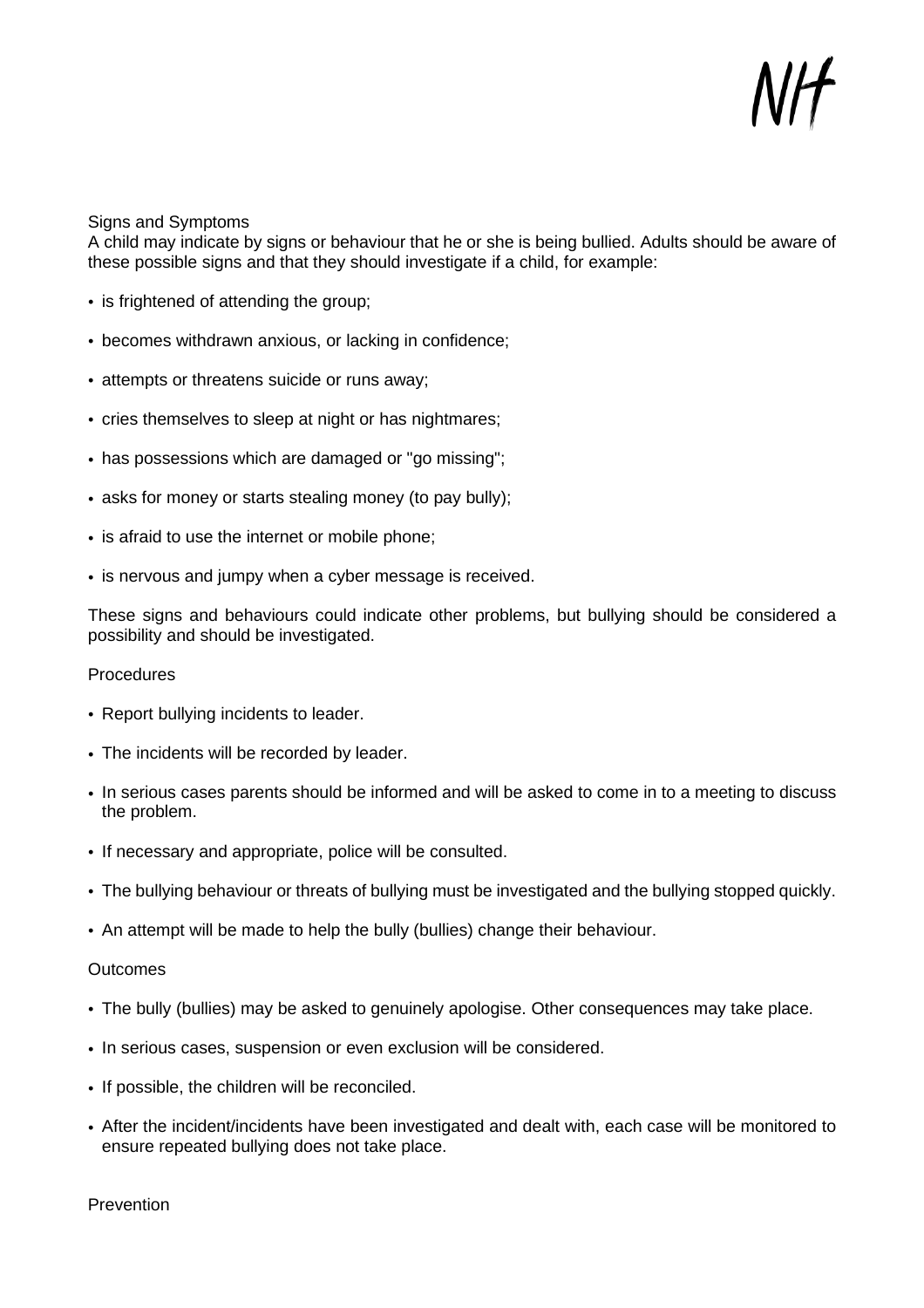We will use Kidscape methods for helping children to prevent bullying. As and when appropriate, these may include:

- writing and signing group code of behaviour;
- making up role-plays (or using Kidscape role-plays);
- having discussions about bullying and why it matters.

#### © Kidscape 2005

For a full copy of the Kidscape Sample Anti-Bullying Policy for Schools or for further support, links and advice, visit the Kidscape website [www.kidscape.org.uk](http://www.kidscape.org.uk/)